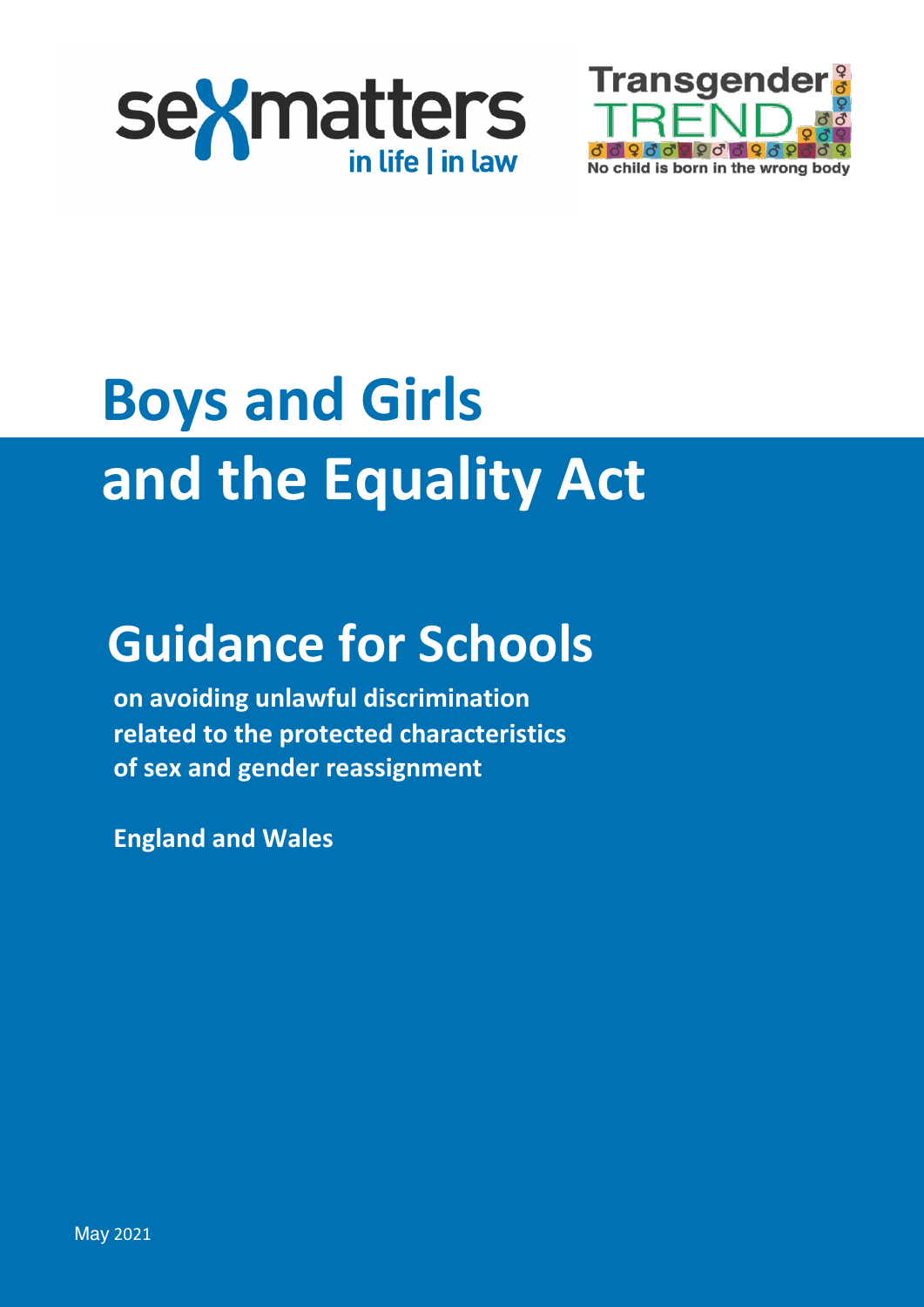# **About this Guide**

This guide is about schools' responsibilities under the Equality Act 2010 towards all boys and girls in relation to the protected characteristics of sex, and "gender reassignment".

This is not a guide to gender identity issues or healthcare for individual pupils; rather, it is about the general rules and policies that schools need in order to be fair and inclusive, keep everyone safe and work with parents.

**The general principles are of clarity of language, and doing no harm.** Children who experience gender dysphoria or who identify as transgender should not be treated less favourably in education, but they have not changed *sex.* By taking steps to avoid sex discrimination (i.e. not treating girls and boys differently, apart from where sex matters), schools will also avoid much risk of indirect discrimination against children who may have the protected characteristic of gender reassignment.

Schools should be careful to ensure that equality or anti-bullying policies do not inadvertently undermine safeguarding, isolate children from their parents or put them at risk.

**Areas of risk are highlighted in this document**.

# **Who is it for?**

This guide is for:

- **Teachers, school leadership teams and governors**in both state and private schools at primary and secondary levels setting rules and policies
- **Parents and young people** seeking to understand their rights
- **Local education authorities** producing their own guidance

The guide includes a model policy which schools can adopt.

It may also be useful for other institutions that work with children and young people, such as youth associations and sports clubs. It is also offered as an input to guidance that may be developed by the government or national public bodies. Its focus is on the UK legal framework. This edition covers England and Wales. A separate edition is available for Scotland.

### **Who has it been developed by?**

This guide has been developed by **Sex Matters**, an organisation that campaigns and advocates for clarity about sex in law, language and policy, together with **Transgender Trend**, which promotes evidence and analysis in the way that institutions support children with gender dysphoria.

It draws on the **Equality Act 2010**, and the safeguarding framework **Keeping Children Safe in Education** (2019)<sup>1</sup> and **Working Together to Safeguard Children** (2018),<sup>2</sup> as well as guidance for schools that has already been produced by the Department for Education, (DFE, 2014)<sup>3</sup> and (DFE, 2018),<sup>4</sup> and the Equality and Human Rights Commission, (EHRC, 2014)<sup>5</sup> and (EHRC, 2014)<sup>6</sup>.



This work is licensed under the Creative Commons Attribution 4.0 International License. To view a copy of this license, visit: http://creativecommons.org/licenses/by/4.0/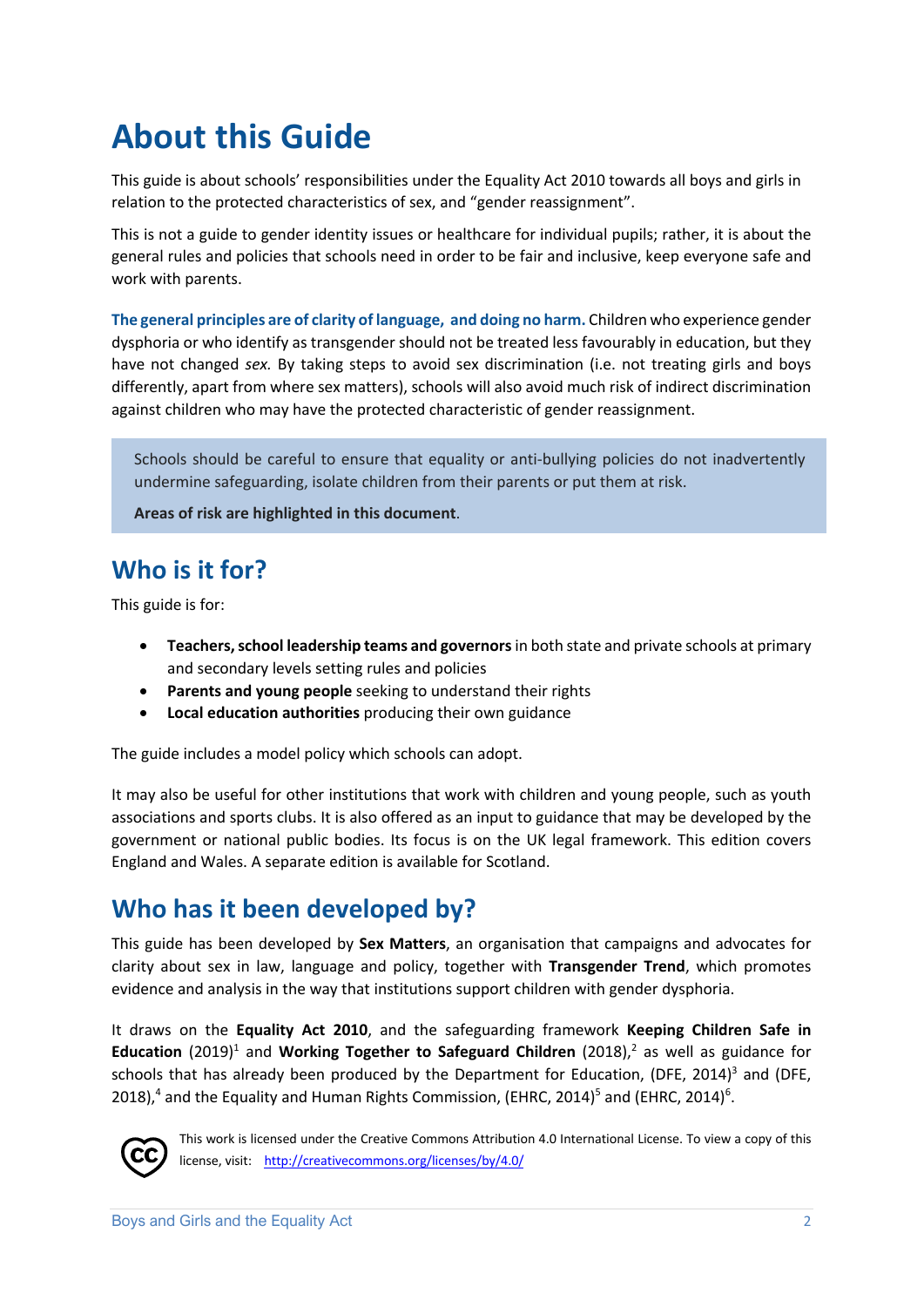#### **TABLE OF CONTENTS**

| <b>FOREWORD</b>                                           | 4               |
|-----------------------------------------------------------|-----------------|
| <b>KEY MESSAGES</b><br>$\mathbf{1}$                       | 5               |
| <b>BACKGROUND</b><br>$\overline{2}$                       | 6               |
| <b>Protected characteristics</b>                          | $6\phantom{1}6$ |
| $\overline{\mathbf{3}}$<br><b>AVOIDING DISCRIMINATION</b> | 8               |
| <b>Information and record-keeping</b>                     | 9               |
| <b>Uniform</b>                                            | 10              |
| <b>Names and pronouns</b>                                 | 10              |
| WHEN TREATING THE SEXES DIFFERENTLY IS JUSTIFIED<br>4     | 12              |
| <b>Single-sex schools</b>                                 | 14              |
| <b>PSHE lessons</b>                                       | 14              |
| <b>Changing and washing rooms</b>                         | 14              |
| <b>Sleeping accommodation</b>                             | 15              |
| <b>Sports</b>                                             | 16              |
| <b>INCLUSION</b><br>5                                     | 18              |
| <b>Supporting good relations</b>                          | 19              |
|                                                           |                 |
| <b>ANNEX: MODEL POLICY FOR A SCHOOL</b>                   | 21              |
| <b>FURTHER RESOURCES</b>                                  | 24              |

| ________________________ | .  |
|--------------------------|----|
| <b>Official guidance</b> | 24 |
| <b>Other resources</b>   | 24 |
|                          |    |

| <b>ENDNOTES</b> | 25 |
|-----------------|----|
|                 |    |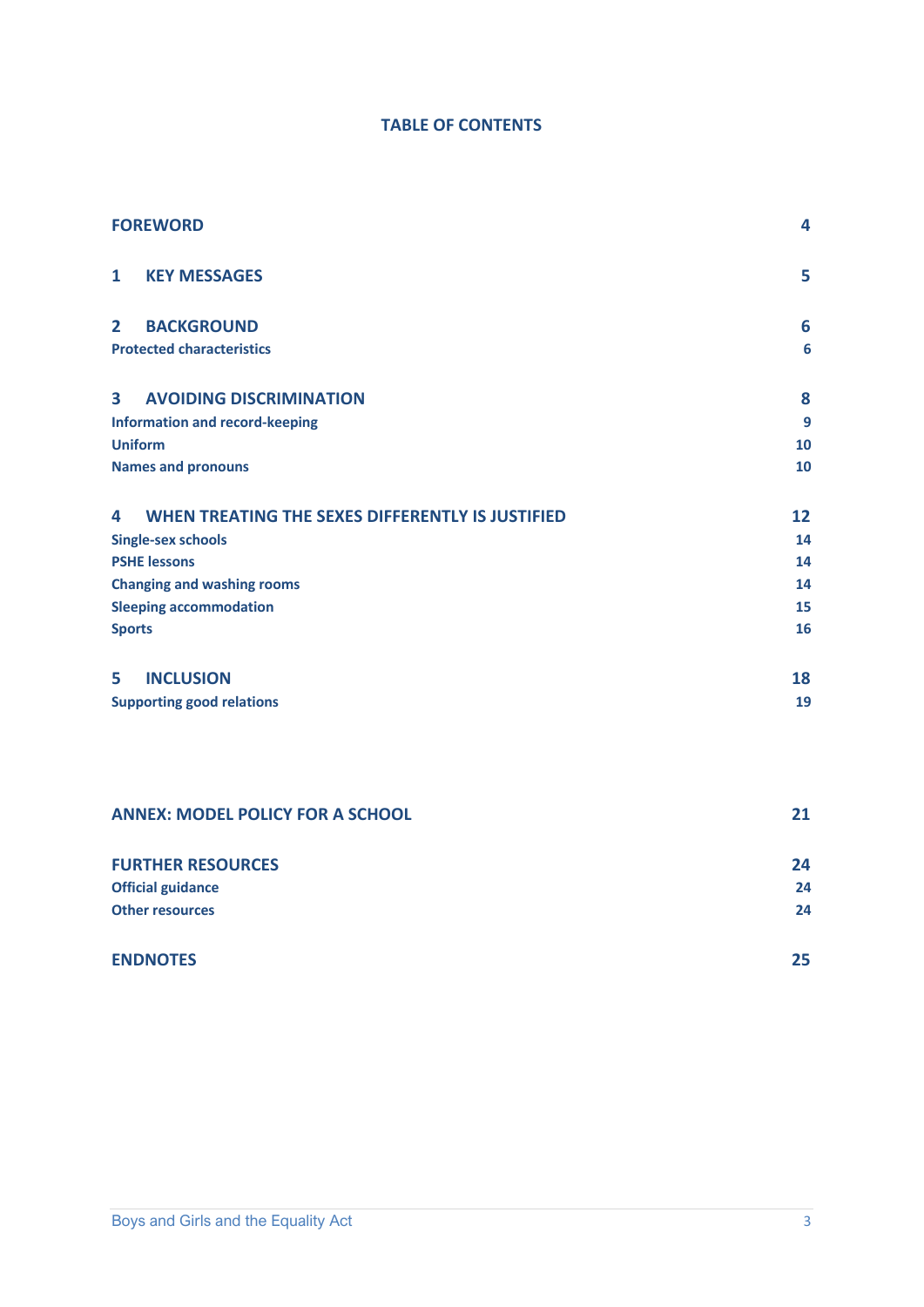# **Foreword**

Schools play a unique and important role as communities in which children develop, in a cohort with their peers, and in partnership with parents and carers. Schools have a legal and moral obligation to ensure **equality of opportunity for all pupils**, and to create **safe environments for children and young people.**

Growing numbers of children have been experiencing mental distress linked to feelings of "gender dysphoria", $7$  with increasing numbers identifying as transgender. $8$ 

Schools and teachers have faced a barrage of demands and opinion about "transgender children", some of it linked to guidance suggesting that children's rights under the Equality Act mean that schools must "affirm" them as the opposite sex. Several local authorities have withdrawn such guidance when challenged.<sup>9</sup> The government has not yet provided clear guidance. This guide seeks to cut through the confusion.

**All children have a right to education and to be protected from harm.** Schools need to have childwelfare focused policies, rules and expectations, and robust safeguarding practices. They need to have rules and practices that treat all children fairly, in line with the Equality Act 2010. This guide is concerned with those whole-school rules.

The Department for Education last year issued guidance on Relationship and Sex Education. It discourages schools encouraging children to think that **if they don't comply with gender stereotypes "either their personality or their body is wrong and in need of changing".**<sup>10</sup>

The High Court has recently considered whether children are able to give informed consent for treatment with puberty blocking drugs. It found that it would be highly unlikely that a child aged under 13 could understand and weigh the long-term risks and consequences, and doubtful for a child aged 14 or 15. For children aged 16 and 17, clinicians should seek court authorisation.<sup>11</sup>

We have taken a cautious approach in this guide, aiming to ensure that children who experience gender dysphoria or who identify as transgender are not treated less favourably in education, without seeking to entrench their identification at an early age, and without removing them from normal safeguarding practice, or risking discrimination or harm to other children.

This is a consultation draft. Your feedback is welcome. You are invited to provide detailed comments by filling in the [consultation form.](https://forms.gle/NwFZhaFFQZMDxNcGA) 

You can also email info@sex-matters.org or info@trangendertrend.com.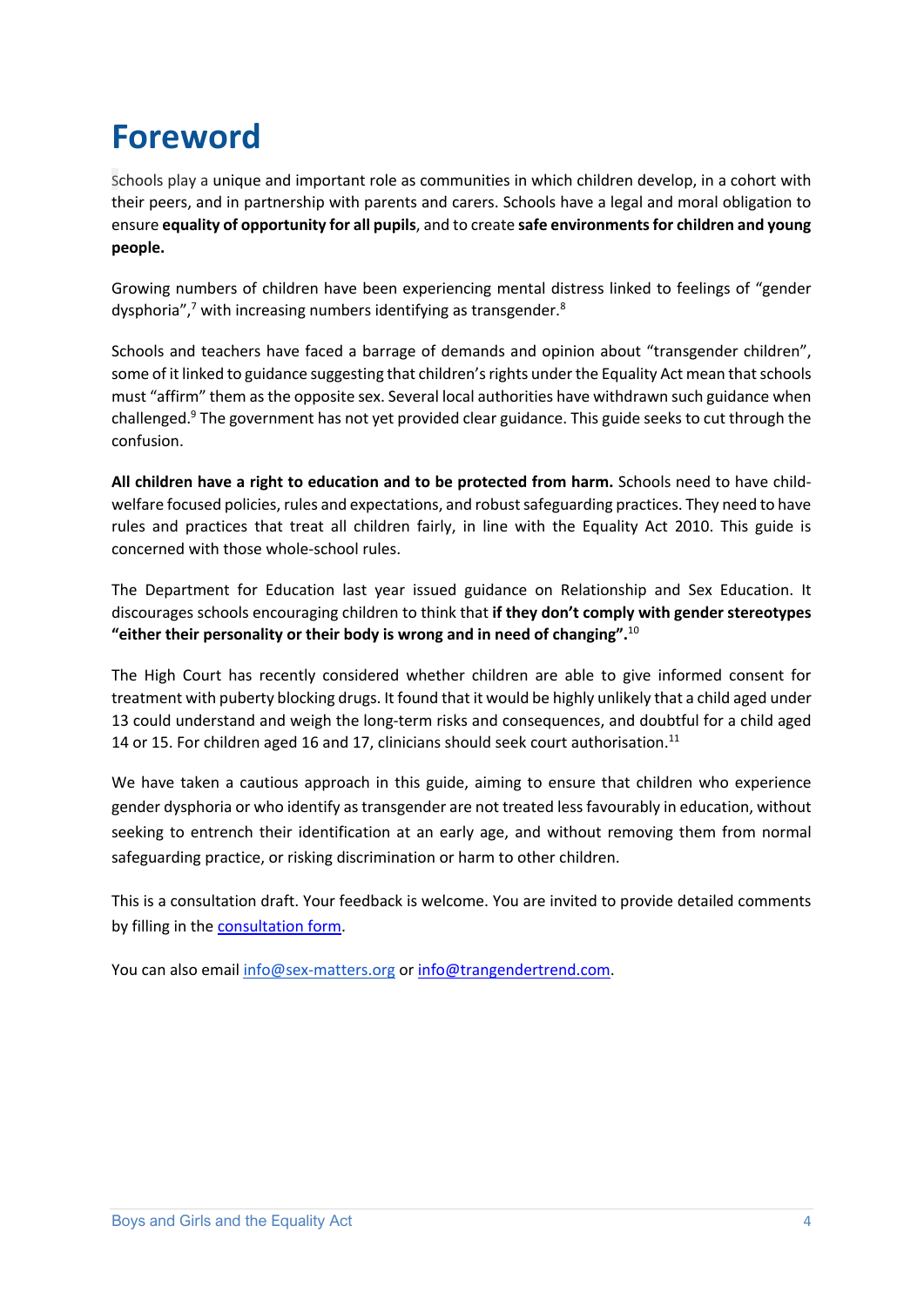# **1 Key messages**

- **1. Every child has a sex. No child is "born in the wrong body". Every child should be free to express themselves. This does not change a child's sex.**
- **2. A child who identifies as a different gender to their sex has not legally changed sex. Under equality law, they remain protected against discrimination based on their sex, as well as against discrimination based on the protected characteristic of "gender reassignment".**
- **3. No child should feel they need to act like a stereotypical girl or boy in order to fit in at school. Individual students should be treated fairly and with sympathy and support.**
- **4. All policies must be in line with safeguarding. It will never be consistent with safeguarding to keep a child's sex secret from peers or teachers.**
- **5. Schools should make clear that all pupils are welcome to share single-sex facilities with children of the** *same* **sex, but not to share facilities designated for the** *opposite* **sex.**
- **6. All bullying and harassment should be tackled.**
- **7. Single-sex schools do not have to admit children of the opposite sex based on "gender identity".**
- **8. Where single-sex facilities are provided, such as in sports and changing rooms, policies and rules should be applied consistently and unambiguously.**
- **9. Alternative single-occupancy unisex facilities are an appropriate alternative for any child who wants more privacy, and would accommodate those who experience gender dysphoria.**
- **10. Schools should make clear that everyone is included and valued. It is not "transphobic" to recognise that everyone has a sex, and to have sexbased rules where justified.**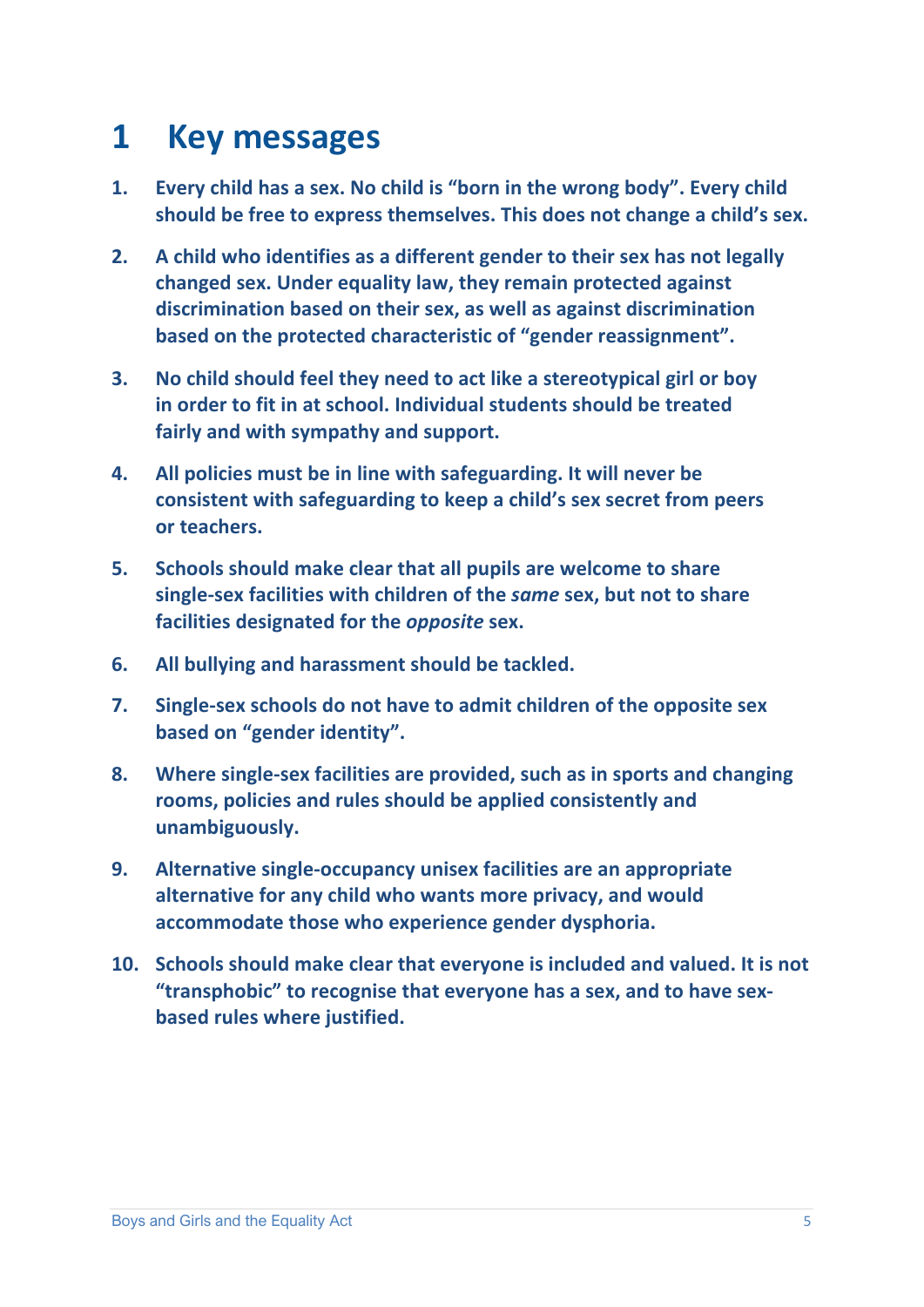# **2 Background**

Schools have a duty of care to protect the health, safety and welfare of all pupils. It is important that policies driven by equality considerations do not inadvertently undermine the ability to assess and act on risks that a child or young person may be in or may pose to others.

**Keeping Children Safe in Education** (2019) requires schools to ensure that all the children and young people in their care are kept safe from harm.

At the same time, schools must comply with the **Equality Act 2010**, which covers all aspects of school life in relation to pupils, prospective pupils, parents, carers and employees. This means they should be fair and non-discriminatory, and not put individuals or groups of people at a disadvantage.

When it comes to the pastoral care of individual children with complex needs, schools should work together with parents on any decisions, in line with the school's safeguarding policy and the Department for Education's guidance, **Keeping Children Safe in Education** and **Working Together to Safeguard Children**, as well as the school's child-protection policy.<sup>12</sup>

## **Protected characteristics**

Schools have legal obligations under the Equality Act 2010 not to discriminate against pupils because they have, or are perceived to have, or associate with someone who has, a protected characteristic. Everybody has some protected characteristics. The protected characteristics likely to be relevant in relation to children and gender issues are:

- **Sex**. Everyone is either male or female. Male children are boys and grow into young men. Female children are girls and grow into young women. There is no provision for a person under 18 to change their legal sex. $^{13}$
- **Gender reassignment.** People who propose to transition to live as if they were a member of the opposite sex have the protected characteristic of gender reassignment. It is not clear whether a child can be said to have meaningfully proposed to make such a life-changing decision, but in any case, children should not be discriminated against for being perceived to have made such a decision, or for considering it.
- **Disability.** Children experiencing severe gender dysphoria (a state of anxiety, discomfort or distress because of mismatch between their perceived identity and theirl sex) may also be covered by the protected characteristic of disability ( if anxiety prevents them undertaking normal day-to-day activities, such as using school toilets or changing rooms). Children may also have other special educational needs and disabilities (SEND) that are relevant.
- **Sexual orientation.** This is defined by the Equality Act as meaning orientation towards persons of the same sex, persons of the opposite sex, or persons of either sex. Children who have not yet understood and experienced their sexuality as mature adults may confuse being gender non-conforming or feelings of attraction to the same sex with having an opposite-sex identity. 14

**"Gender identity" is not itself a protected characteristic. It should not be used in equality policies in place of sex or gender reassignment.**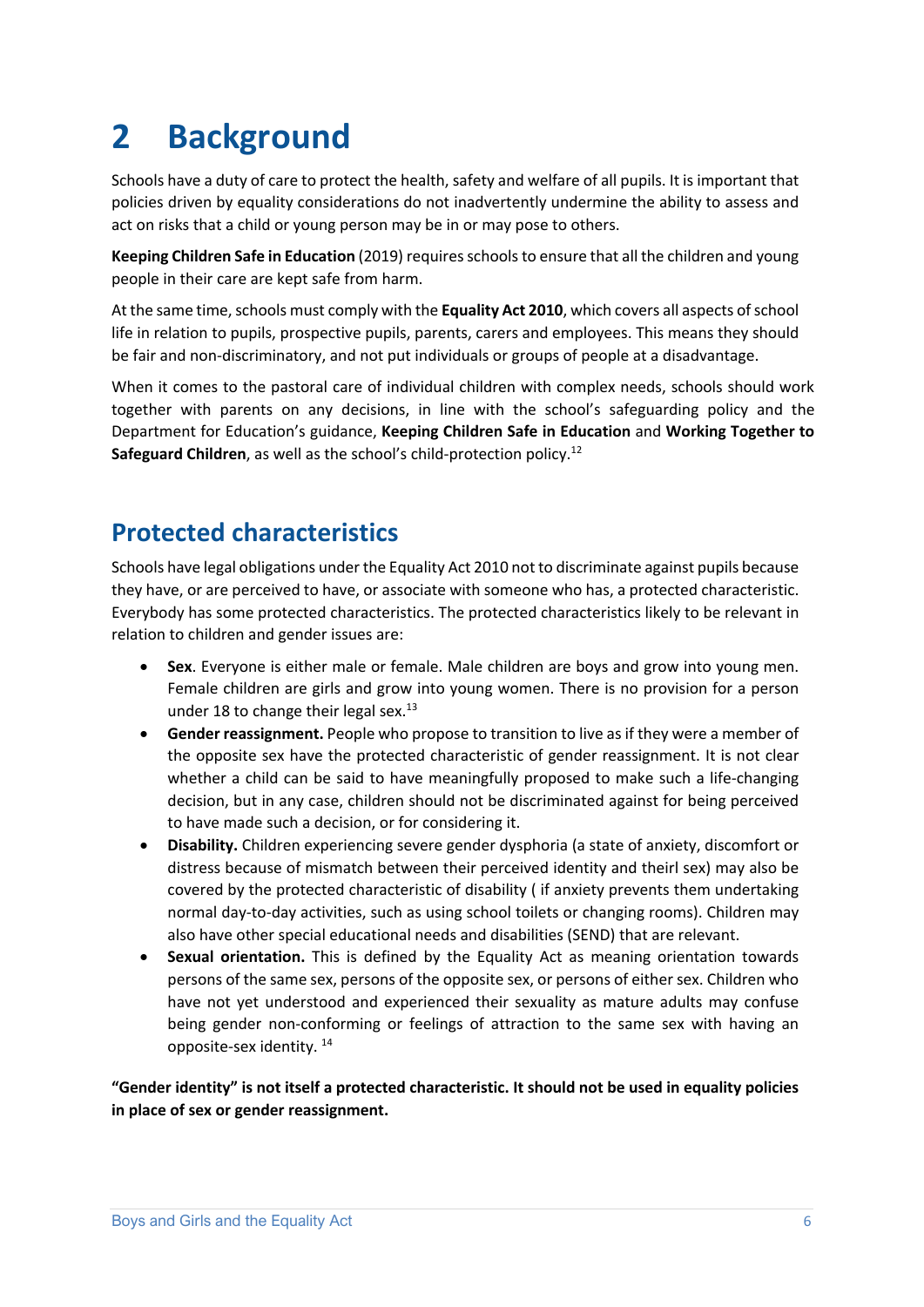#### **Doing no harm: Taking a child-welfare-centred approach**

Schools should take **a do-no-harm approach** which ensures that children experiencing genderidentity issues are fully included and supported in education and safeguarding, without pressure to make life-defining choices at an early age.

DFE guidance states: *"While teachers should not suggest to a child that their non-compliance with gender stereotypes means that either their personality or their body is wrong and in need of changing, teachers should always seek to treat individual students with sympathy and support."*

Following the Bell v Tavistock decision, schools and local education authorities will need to withdraw guidance that promotes the use of blockers and hormones, and materials that promote the "born in the wrong body" narrative and undermine safeguarding. They must still consider how to protect every child's rights.

Decisions made by the school must consider the best interests of both the individual child and their peers, at that particular moment in time, taking into account that they will continue to grow up together, as a cohort, in school.

As they grow up, children develop from being infants who might easily "pass" as a member of the opposite sex because of clothing and hairstyle, and who have yet to understand the full implications of the differences between the sexes. As they go through puberty, girls' and boys' bodies diverge in strength, build, athletic potential and secondary sex characteristics, and they develop a better understanding of sex and sexuality.

There is little research evidence for the efficacy of "puberty blocking" medication and crosssex hormones in improving the mental health of children.<sup>15</sup> What is known, however, is that this pathway, if continued, leads to young people becoming sterilised, permanently medicalised and lacking ordinary sexual function. The High Court has ruled that it is doubtful that a child under 16 can consent to this treatment; and that for children aged 16 and 17, clinicians should seek court authorisation if they have any doubt that it is in the child's best interests.

Schools should be wary of making decisions (such as to allow a 5-year-old boy to be treated as if he was a girl) that might be seen as having little physical risk at that age, but which, in practice, lock the school and the child into an expectation of this treatment continuing.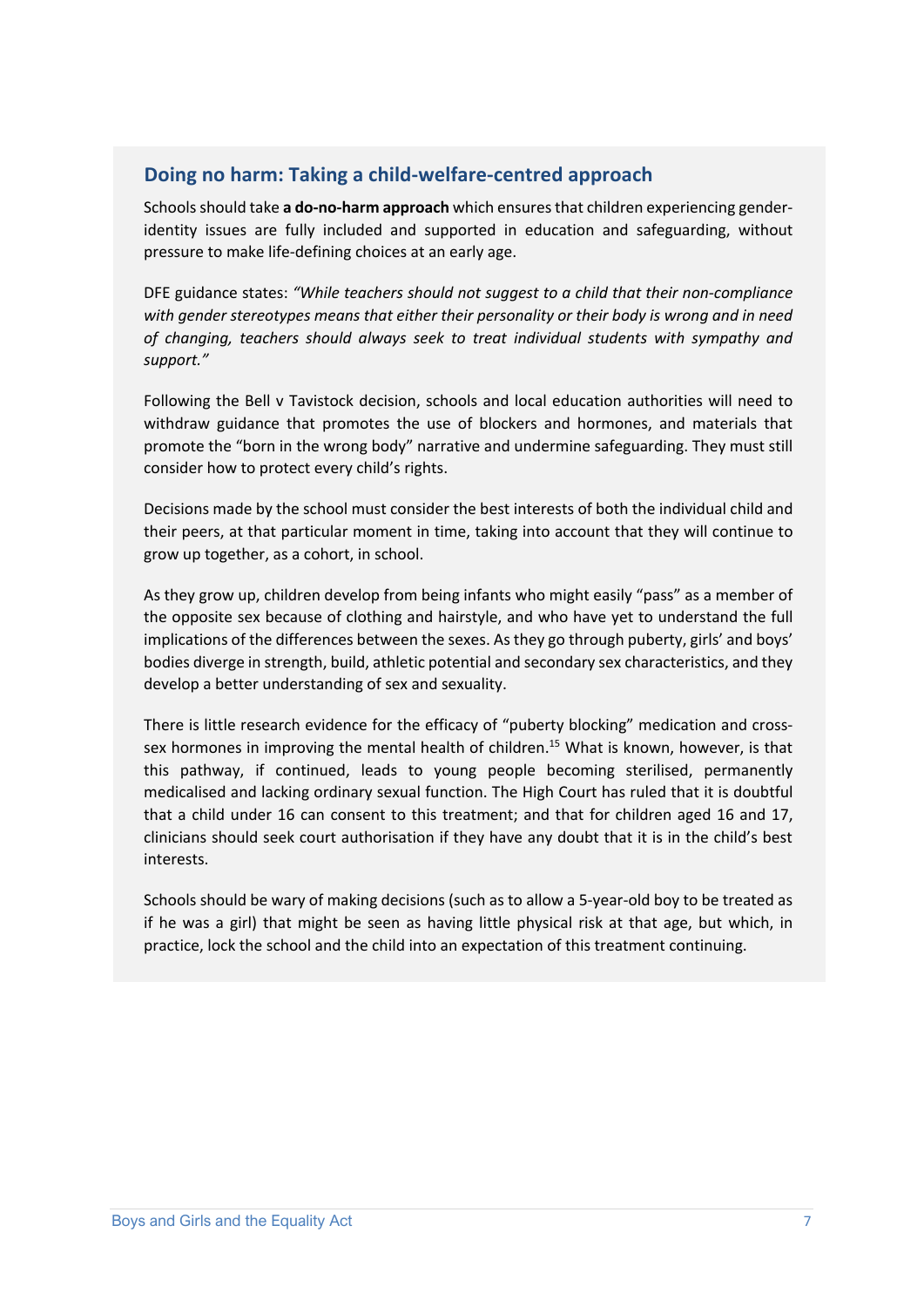# **3 Avoiding discrimination**

#### **Remember that a child who identifies as a different gender remains protected against discrimination based on their sex**

The Gender Recognition Act 2004 allows adults to change their legal sex, but does not allow children to make that decision.<sup>16</sup>

People who have not changed their legal sex through a gender recognition certificate (this includes all young people under 18) are legally and physically the actual sex that is recorded on their birth certificate. This has been confirmed by the Equality and Human Rights Commission.<sup>17</sup>

**A child who identifies as "transgirl" (i.e. a male child who identifies as a girl) is legally male and would be treated as male for the purposes of the sex discrimination provisions in the Equality Act. A "transboy" (i.e. a female child who identifies as boy) is female. The sex discrimination exceptions in the Equality Act (which allow single-sex facilities, schools and sports) apply to them in the same way as to all other children of the same sex.**

Treating boys and girls differently based on gender stereotypes or tradition is likely to result in sex discrimination. It can also exacerbate feelings of gender dysphoria and exceptionalism for those who don't feel comfortable about their sex. It can result in indirect discrimination based on "gender reassignment".

**By taking steps to avoid discrimination based on sex (i.e. not treating girls and boys differently apart from where sex matters), schools will also avoid much risk of indirect discrimination against children who may have the protected characteristic of gender reassignment.**

#### **Discrimination in the Equality Act 2010**

**Direct discrimination** means treating someone less favourably than someone else because they have a protected characteristic.

**Indirect discrimination** occurs when a provision, criterion or practice is applied in the same way for all, but has the effect of putting people with a protected characteristic at a disadvantage.

Indirect discrimination is unlawful unless it can be shown that the treatment or practice is justified as **a proportionate means of achieving a legitimate aim**. Legitimate aims include safeguarding, maintaining academic or other standards, and ensuring the health, safety and welfare of pupils.

**This does not mean that mixed schools should seek to be "gender neutral" or mixed sex in everything**. Rather, they should be clear that they treat girls and boys differently (i.e have rules and policies based on sex) only where this is objectively justified, such as for safety, fairness and bodily privacy.

Schools should identify areas where sex-based rules and spaces are justified - such as in toilets, sports, changing facilities and overnight accommodation - and areas where treating boys and girls differently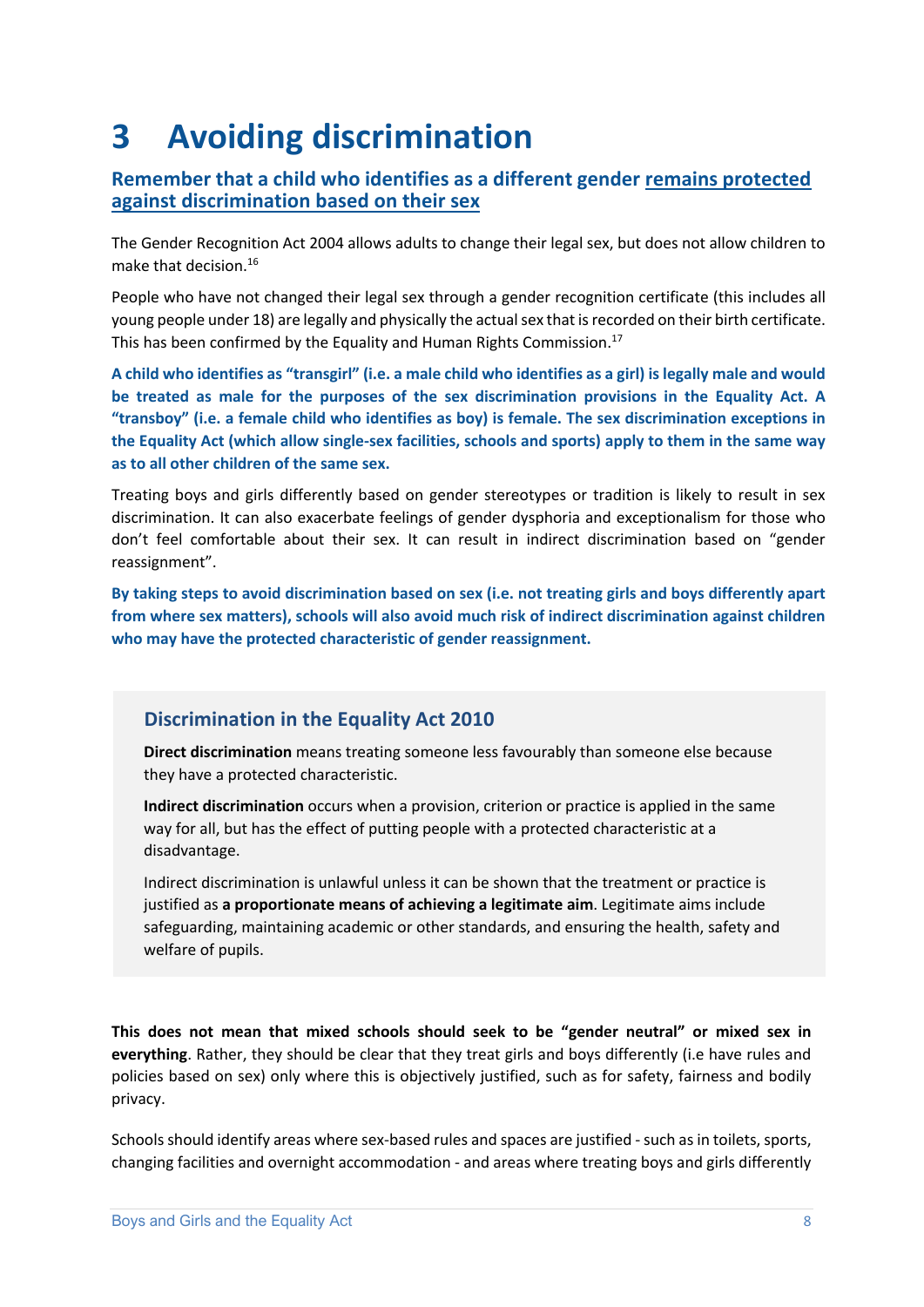is unjustified, such as in determining what subjects pupils can study, what games they can play, what they should wear and what name they can use.

The Department for Education stresses that in a mixed school, any separation of pupils by sex is likely to involve subjecting the pupils to a detriment. This will be direct discrimination. "If pupils are separated by sex (or by reference to any other protected characteristic) in specific classes, assemblies and/or for any extra-curricular activities, school leaders and governors are expected to justify to Ofsted and other inspectors, parents and the wider community the reasons for the separation. **Where a statutory exception is relied upon, they will be expected to demonstrate that they have considered and documented why the exception applies**."<sup>18</sup>

**No child should feel they need to be a stereotypical girl or boy in order to fit in at school.** In general, schools should attach no privileges or status, stigma or punishment to children for conforming to, or not conforming to, gender stereotypes associated with their sex, or with the opposite sex. In most cases, if a behaviour, activity or item of clothing, hairstyle or jewellery is suitable for a girl in school, it is also suitable for a boy, and vice versa. For example, if a girl enrolsin primary school wearing trousers and with short hair, this should not be remarked upon. It would not be appropriate or necessary to ask her parents "what pronouns to use".

Schools should mix the sexes but avoid using boy-girl seating, or demanding boy-girl pairs in science or splitting the class into boy-girl teams for quizzes etc. This increases stereotypes about girls and boys, as well as causing distress to students experiencing gender-identity issues.

### **Information and record-keeping**

Schools should be clear in their record-keeping that they record the sex (male or female) of all pupils. This is essential for protecting the health and welfare of children, and for monitoring discrimination.

- Although "gender" is sometimes used as a euphemism for "sex", this is confusing. Sex is a protected characteristic and is recorded on a child's birth certificate. For clarity, the word "sex" should be used in equality policies and record-keeping.
- **Schools do not have any obligation under the Equality Act or human-rights law to agree to keep a child's sex confidential from teachers, peers or other parties who have**  responsibility for the health, safety and welfare of the child.<sup>19</sup> It is not reasonable for a child or their parents to ask a school to keep a child's sex secret or to affirm the child's view that their declared gender identity is their sex. Keeping secrets about sex is a safeguarding risk.<sup>20</sup>
- A pupil might request that peers and staff use a "preferred pronoun", but they cannot compel this. It should be made clear that other children are not required to keep secrets or to lie about sex. Information should be given to children that is age-appropriate and honest.
- While some children may say they feel a "gender identity", it should not be assumed that this is something all children have. For example, a girl is a girl because she is female, not because she is assumed to feel a gender identity, or because she conforms with gender stereotypes about girls' clothing or interests.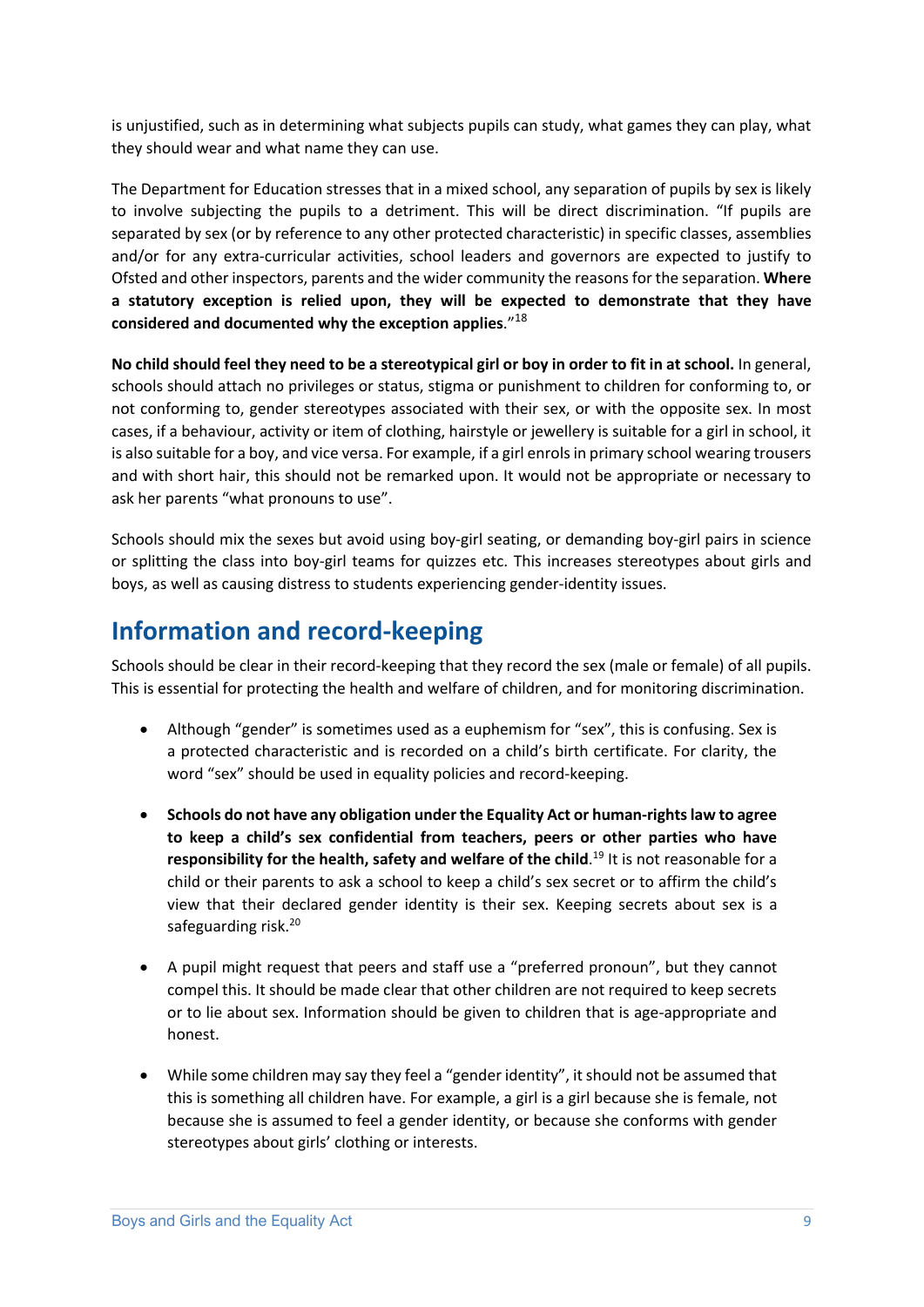#### **Keeping secrets about sex makes a child vulnerable**

Lying about a child's sex to their peers and teachers locks the child into an extreme form of social transition, which makes flexibility difficult and is likely to make approaching puberty a fearful prospect. Keeping secrets isolates children from their peers and from other sources of support. A child whose sex has successfully been kept secret from their peers will have been led to believe that if others knew their actual sex they would wish them harm. Maintaining secrecy about a child's sex creates a growing tension as puberty approaches, and puts pressure on children to take physical steps, such as breast-binding or seeking unregulated hormone treatment on the internet.

# **Uniform**

- In formulating its uniform policy, a school will need to consider its obligations not to discriminate unlawfully (either directly or indirectly).<sup>21</sup>
- In general, it is good practice not to have different rules or standards about uniform, hairstyles, jewellery or make-up based on sex.
- Schools that organise a prom, dance or other social event should not set sex-based rules about what girls or boys can wear, or expectations about who they dance with.
- In most cases, dress codes that differ by sex are based on tradition and do not meet a legitimate aim. There are exceptions. For reasons of dignity and safety, it would be inappropriate for a girl who has reached puberty to go swimming in trunks with no top. It would be reasonable to have uniform requirements that allow children of either sex to wear trunks or swim shorts with a rashvest. This policy accommodates all of those who prefer more coverage than a traditional girls' one-piece swimsuit.

### **Names and pronouns**

- If a child changes their name legally, the school should use the new name. Children are not required to have stereotypically gendered names, but schools should note that changing a child's name does not mean that their sex has changed.
- Many schools allow pupils to use informal forenames (nicknames or shortened versions) chosen by pupils, even if these differ from what is recorded on their birth certificate. Schools should not discriminate in this policy, but should allow it for all pupils (within reasonable limits; such as that children cannot ask to be called something different on a weekly basis). A child should not be limited to adopting a name stereotypically associated with their sex.
- Pronouns are words that stand in for the names of people or things: she/her, he/him, it, they/them. Pupils might request that teachers and peers use "preferred pronouns" for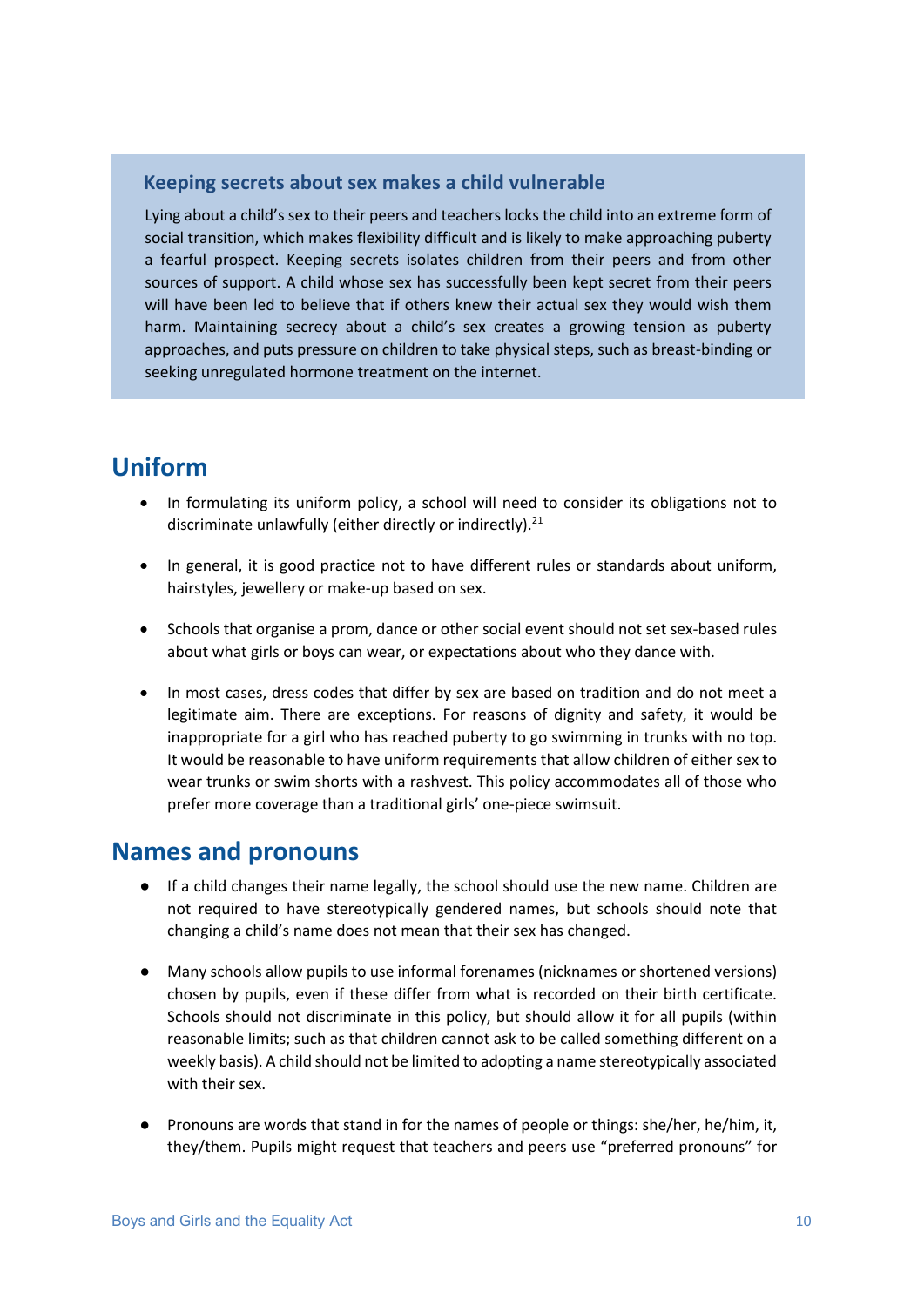them, but they cannot compel this. In particular, no child should be admonished or disciplined for using grammatically correct pronouns for another pupil.

- Schools should make clear that they have responsibilities for the freedom of speech, and freedom of religion and conscience, of all pupils, as well as for the particular needs of children with special educational needs and disabilities, when responding to a request by a child to be referred to by pronouns denoting the opposite sex. Children should be encouraged to treat each other with kindness and respect, but teachers should remember that this principle extends to refraining from seeking to impose counterintuitive language on other children.
- Schools should not agree to use a name or pronoun for a child that they keep secret from parents. Any concerns about a child (including about their psychological state, who they are talking to online or that they are wearing a binder) should be able to be discussed with parents, in line with normal pastoral and safeguarding practices. **Neglecting to protect a child with the normal standard of safeguarding because the child identifies as trans is discrimination on grounds of gender reassignment.**

#### **Schools should not discriminate against children because they they are gender non-conforming or identify as transgender or non-binary:**

- A child who identifies as trans should not be barred from being a prefect or going on a school trip because they identify as trans.
- A child who identifies as non-binary should not be treated less favourably by teachers in class, for example by not being called on.
- A boy who comes to school in a dress should not be barred from being in the school photograph (this would be sex discrimination, since a girl in a dress would be allowed to be in the photograph).
- A child who identifies as trans should not receive less robust safeguarding protections than other children. Schools' equality policies must take care not to ring-fence children outside of normal safeguarding.

#### **Information-sharing is essential for safeguarding.**

Information can be shared legally without consent, if a practitioner is unable or cannot be reasonably expected to gain consent. Nothing should get in the way of safeguarding. Schools should take care in their training, culture and policies that they do not inadvertently discriminate against children who identify as transgender by offering less robust risk assessment and safeguarding. For example, a child who discloses to a teacher that they feel like their body is "wrong" after talking to strangers on the internet, or that they are binding their breasts, is disclosing a safeguarding risk.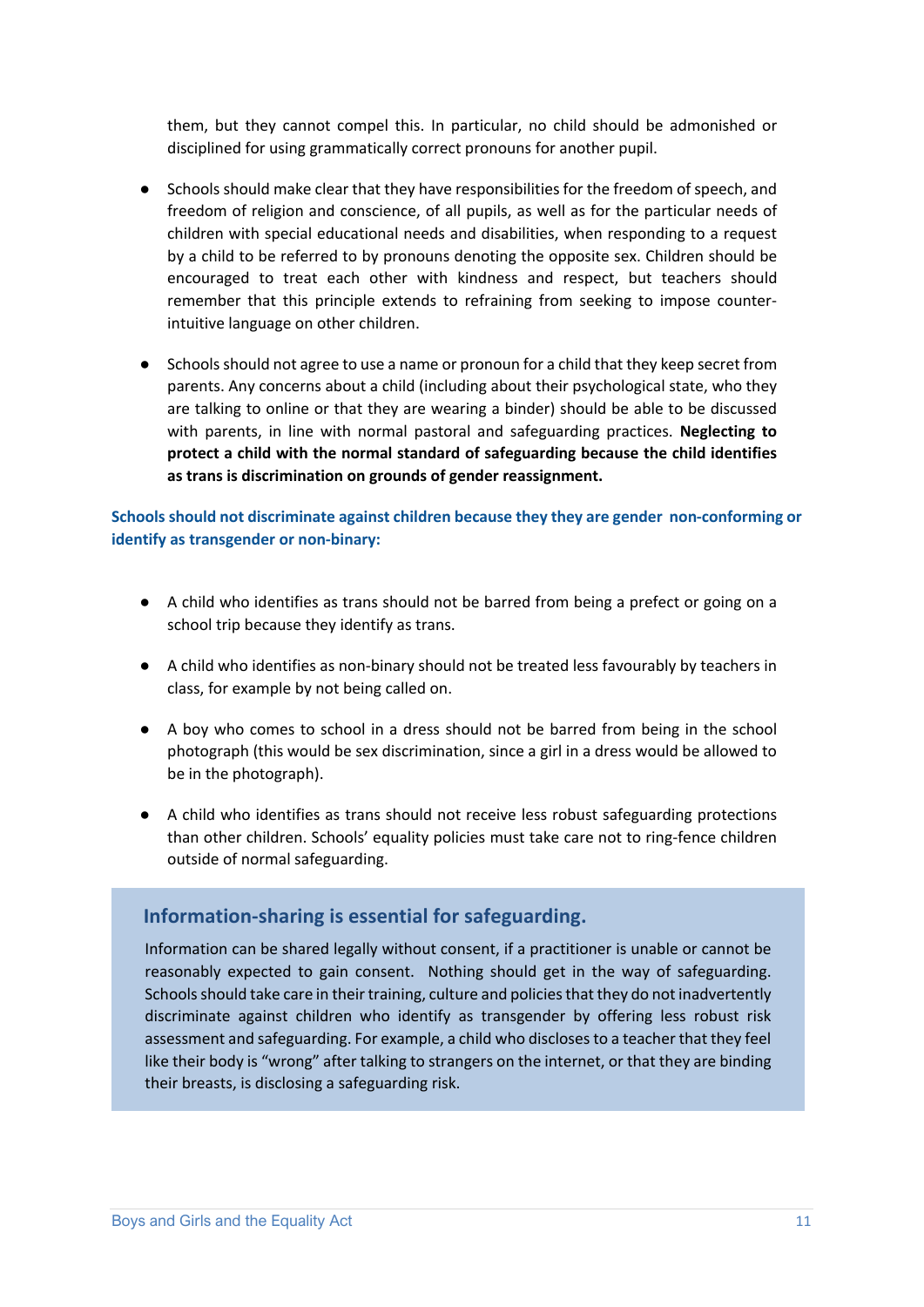# **4 When treating the sexes differently is justified**

**The Equality Act allows schools to have policies and provisions that treat girls and boys differently, where this is a proportionate means to a legitimate aim, or where it is a requirement of an**  enactment<sup>22</sup>; and school premises regulations require separate toilet, changing and washing **facilities for boys and girls.**

Not all discrimination is outlawed by the Equality Act. There are specific exceptions that allow services to be provided, where appropriate, to a particular age group, to a particular sex, or to people who share another protected characteristic (such as disability).

The Equality Act allows single-sex services, including within schools. One of the key justifications for single-sex services is **"circumstances where it would be reasonable for a person to object to the presence of a person of the opposite sex"**. 23

Single-sex services rely on sex-based rules (for example "no boys in the girls' changing room"), whenever sex segregation is objectively justified or required by law. The rule should be applied to all equally. Although some organisations argue that children should be allowed to use facilities of the "gender they identify with", the Equality Act does not require this; and doing so will in some cases put schools in breach of school premises regulations. It is compulsory under school premises regulations to provide single-sex toilets and washing facilities for children aged 8 and over; and it will always be lawful under the Equality Act to exclude children from toilets, washing, changing rooms and sleeping accommodation provided for children of the opposite sex. This is to protect the privacy and dignity of the other children, and to maintain a safe environment. Furthermore, schools require clear rules and policies, not constant negotiation with individual children, who are also growing up alongside peers.

Situations of sex segregation can have a detrimental impact on children if this causes them anxiety or exclusion due to gender dysphoria. **Whenever facilities are sex-segregated, schools should make clear that this does not mean children with alternative gender identities or expression are not welcomed in facilities shared with other children of the same sex as them.** For example, a boy who wears a dress to school, or a girl who asks to be called by a boy's name, should not be teased or bullied in the changing room.

For those children who do not wish to use facilities shared with children of their own sex, the school should accommodate them with alternative private (unisex) facilities where possible.

The fact that a child might *want* to use facilities of the opposite sex is not a justification to allow them to, since this undermines the bodily privacy of other children.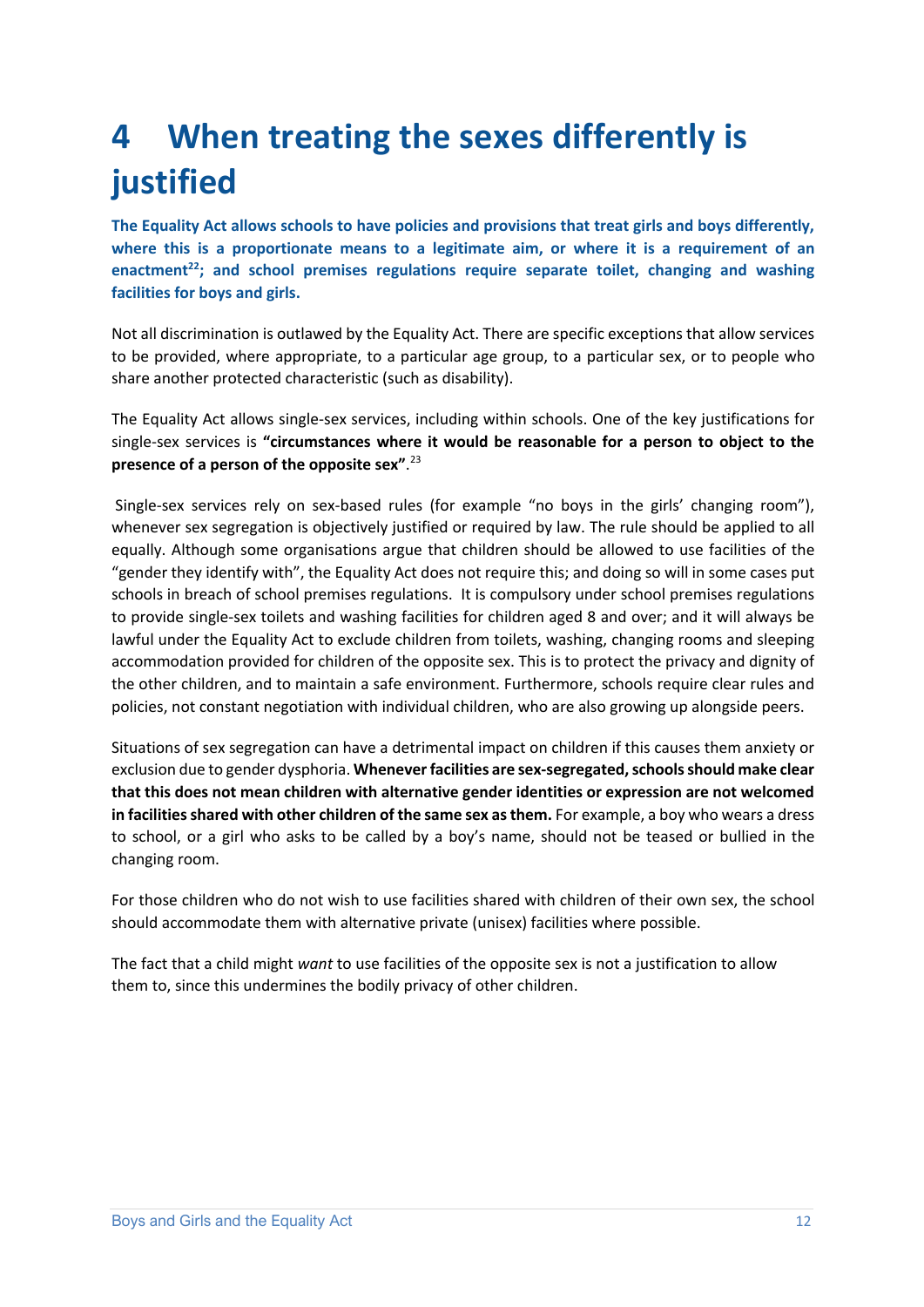#### **What does "proportionate means of achieving a legitimate aim" mean?**

This is a form of words used throughout the Equality Act. It means that a "policy, criterion or practice" can be objectively justified, even if it results in detriment to a group who share a protected characteristic.

This is probably the most misunderstood aspect of the Equality Act in relation to sex and gender. For example, the charity Mermaids, which has advised many schools and local authorities, states: "The term "a proportionate means of achieving a legitimate aim" is not a blanket rule and cannot be applied as a matter of policy. It is intended solely in respect to the impact of one individual by another individual in that specific situation at any given moment in time." This is a misinterpretation of the Equality Act. The Equality and Human Rights Commission says that to prove objective justification:

- The aim must be a real, objective consideration, and not in itself discriminatory (for example, ensuring the health and safety of others would be a legitimate aim).
- The importance of the aim must outweigh any indirect discriminatory effects.
- There must be no alternative measures available that would meet the aim without too much difficulty and would avoid such a discriminatory effect: if proportionate alternative steps could have been taken, there is unlikely to be a good reason for the policy.

As previously noted, the Equality Act requires, and the DfE strongly emphasises, that mixed schools should segregate the sexes only where doing so is objectively justified. Objective justifications include the need for bodily privacy when changing or using the toilet, or for sports at the age where girls' and boys' bodies begin to diverge. Schools can also treat the sexes differently to advance equality of opportunity. This could include a programme to encourage girls into STEM subjects or football, or encourage boys to consider careers in care, for example, as allowed for under Section 158 of the Equality Act 2010.

Wherever institutions treat males and females differently in this way, they are using the single- and separate-sex exceptions provided for in the Equality Act.

A policy of allowing some male teenagers to change and shower in female facilities, and vice versa, would undermine the ability of the changing-room policy to meet its original aims. However, a policy along the lines of "we only have two changing rooms; everyone must change with their own sex" could be detrimental to someone suffering from dysphoria. An alternative policy such as "in addition to male and female changing rooms, there is a unisex option" would still meet the aim of allowing girls and boys to have normal bodily privacy, and would alleviate the distress that a child with gender dysphoria may feel if they are changing with children of their own sex. This avoids indirect discrimination.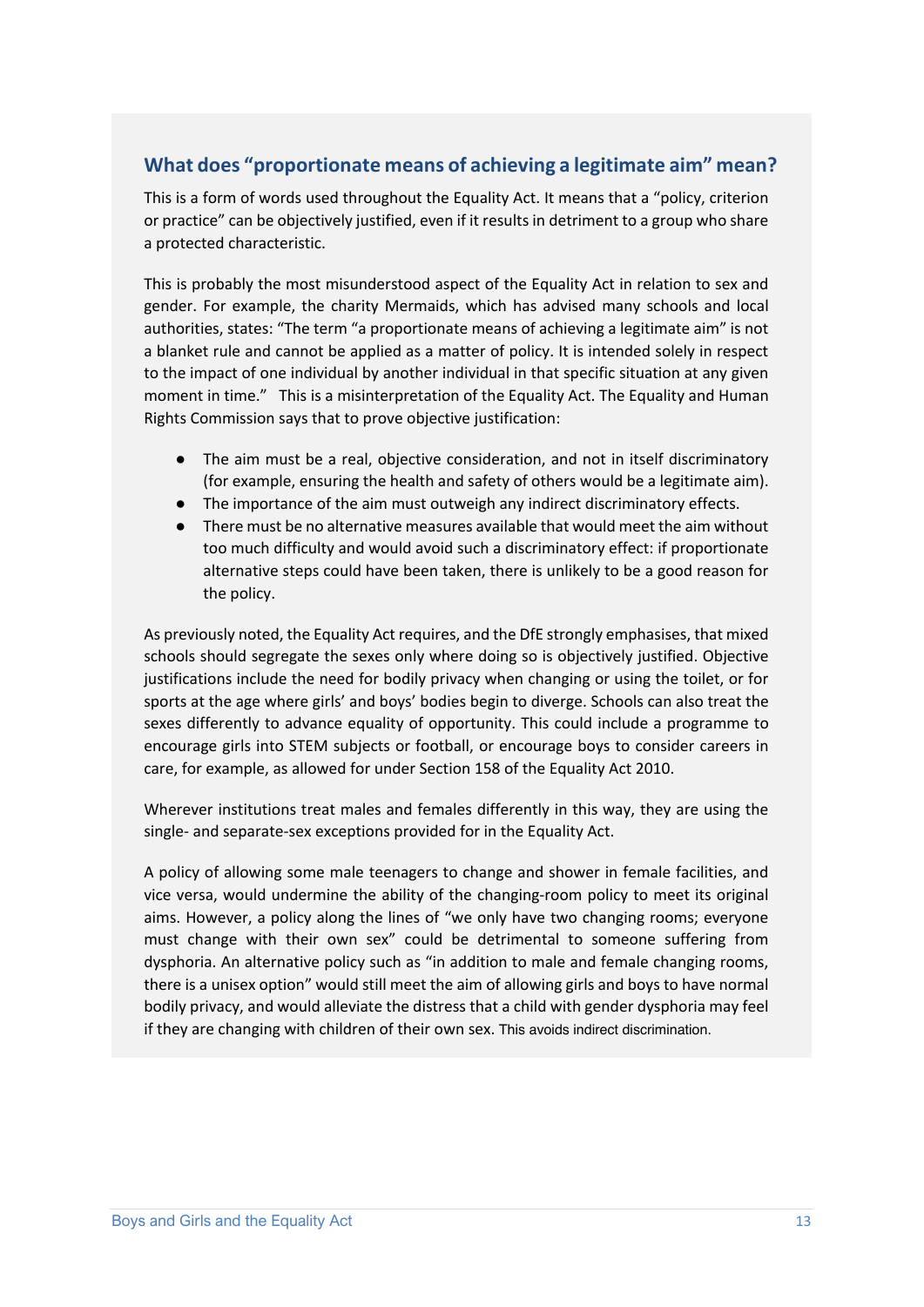### **Single-sex schools**

**Single-sex schools are allowed to admit pupils of only one sex without this being unlawful sex discrimination**. <sup>24</sup> This means that girls' schools can exclude all boys (including those who identify as girls), and boys' schools can exclude all girls (including those who identify as boys). This is not discrimination based on gender reassignment.<sup>25</sup>

A single-sex school should not refuse admission or exclude a pupil because they have declared a transgender identity, or dress in the style of the opposite sex. This would be direct genderreassignment discrimination. The child remains their actual sex and can be included in a single-sex school.

For example, the Girls Day School Trust has developed a transgender policy that says its members are single-sex schools, admitting girls on the basis of sex. Any female pupils that seek to transition will be supported with a "professional and consistent approach so that they feel welcome, safe, valued and supported".<sup>26</sup>

#### **Admitting a child to a single sex school of the opposite sex is unlikely to be in their best interests**

Although single-sex schools may sometimes allow children of the opposite sex to attend the school for some lessons (for example admitting boys to the sixth form of a girls' school), they are under no obligation to do this for any individual child, or as a policy, or to allow a child to be admitted as if they were a member of the opposite sex.

It would be unlikely to be in the best interests of a child to be admitted into a single-sex school of the opposite sex, on the basis of their gender identity, as this formalises transition without giving them the time and flexibility to explore their identity as they grow older.

**The Equality Act does not require that a school consider a male child's request to be treated as female (and vice versa) in single-sex situations on a case-by-case basis; rather, it requires that, they consider the overall impact of their policy (such as whether they provide a unisex option in addition to the separate provision required by school premises regulations).** 

### **PSHE lessons**

**A school separates boys and girls for certain PSHE lessons** where they are discussing puberty. This policy is justified, as it allows children of both sexes to talk freely and without embarrassment about their bodies. It would not be appropriate to place a male child who identifies as female in the girls' group – it would probably be embarrassing and difficult for the girls and could be upsetting for the male child. A male child with gender dysphoria should not be excluded from the boys' lesson if the child wants to attend, but this should be discussed sensitively beforehand, as they might also find this upsetting. They may need to be excused from the group sessions altogether and provided with support to access the curriculum separately in this instance.

### **Changing and washing rooms**

**A school provides separate changing areas for girls and boys.** The Equality Act 2010 allows for separate-sex services (under Schedule 3 Paragraph 26 and 27(6) ). This would cover separate changing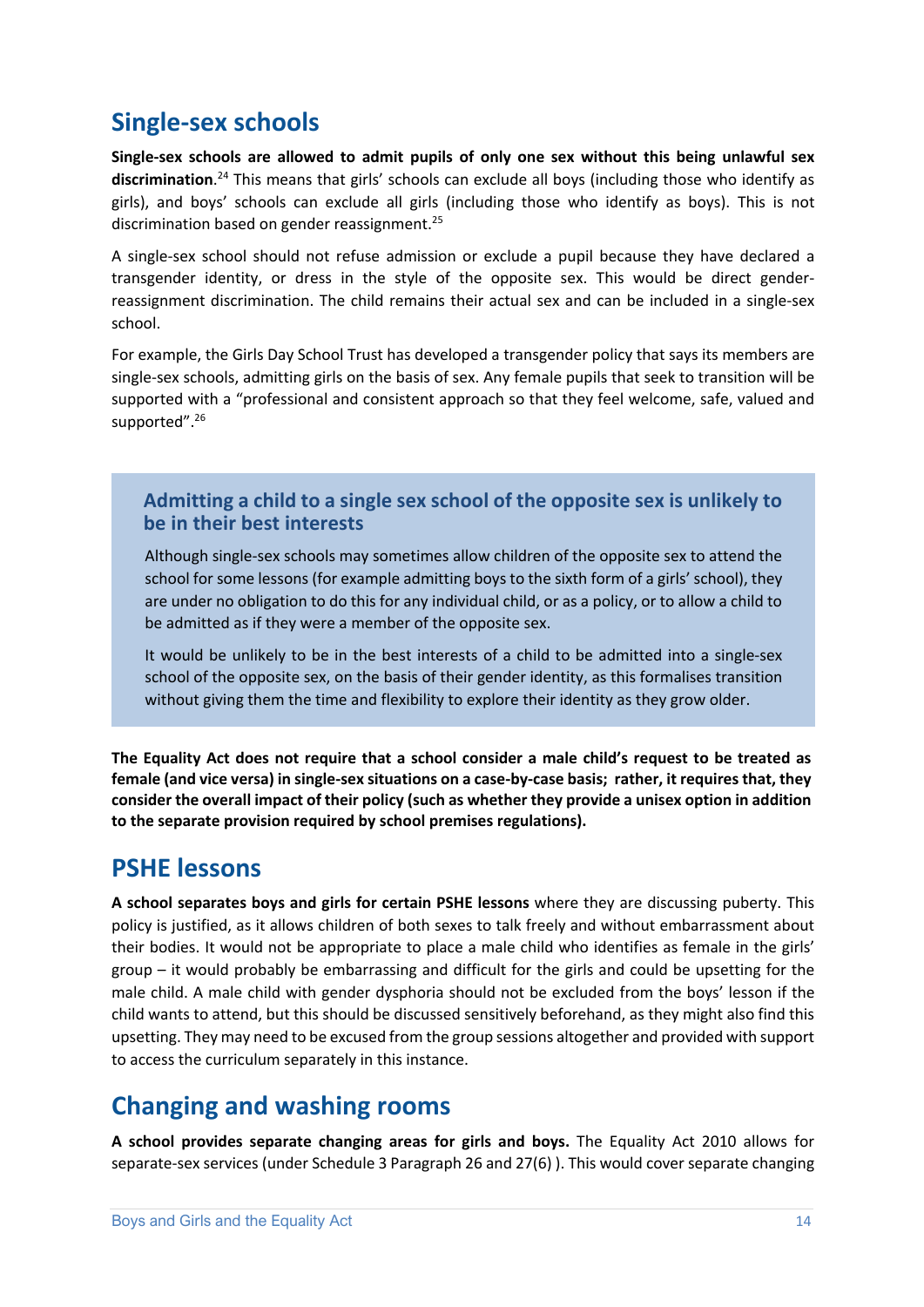facilities or toilets for girls and boys in schools. School-premises regulations also require that schools provide separate toilet facilities for boys and girls aged over 8 years (except where the toilet facility is provided as a separate room that can be secured from the inside and that is intended for use by one pupil at a time - i.e. a single toilet room similar to those people have at home). The regulations also require suitable sex-segregated changing accommodation and showers for pupils over  $11.^{27}$ 

**I**t would not be appropriate for children who identify as transgender to be allowed to use the facilities for the opposite sex. **The EHRC's technical guidance has previously stated that "A suitable alternative might be to allow the pupil to use private changing facilities, such as the staff changing room or another suitable space." 28** NSPCC guidance, "Safe use of changing facilities", suggests that reasonable adjustments could include providing a private, separate changing space for the child or arranging for that child to change at a different time to other children or at home.<sup>29</sup>

# **Sleeping accommodation**

**A school has single-sex dorms on a school trip**. The Equality Act 2010 permits schools to arrange single-sex communal accommodation, for example on school trips or for boarding schools (including linked facilities such as toilets and showers). This is for reasons of privacy. As with toilets and changing rooms, it is not appropriate to accommodate children of the opposite sex in single-sex communal accommodation (since it would then no longer be single-sex). Children who identify as trans should not be made to feel unsafe or unwelcome sharing accommodation with children of the same sex as them, but they might also feel more comfortable with a single room.

Any teacher organising a trip away will also have to consider histories of bullying, disability and special needs, behavioural and other vulnerabilities for all children, and the layout of the site in allocating sleeping arrangements. Schools should not breach their policies on single-sex accommodation or risk assessment about arrangements for sleep-away trips because a child identifies as transgender.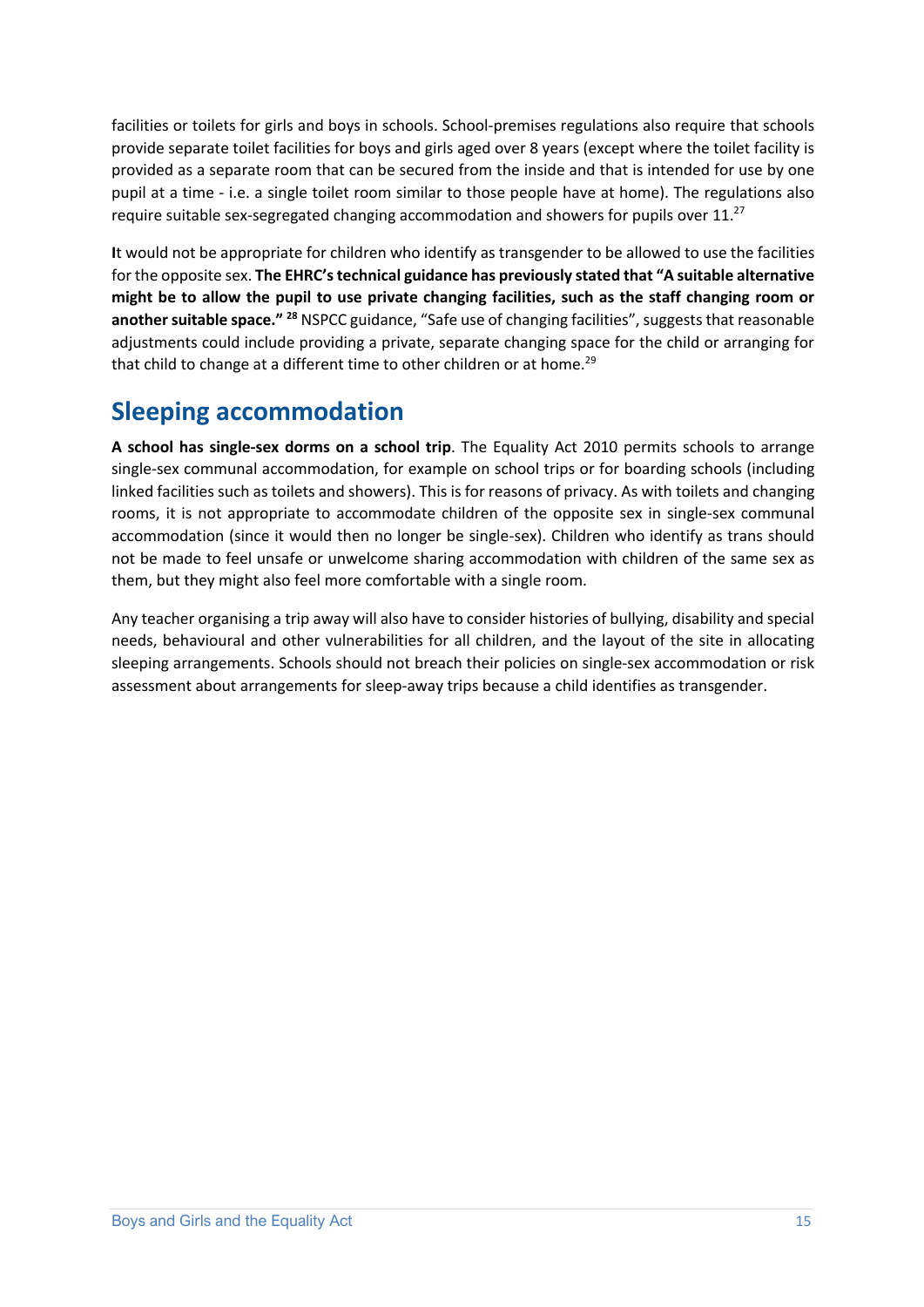#### **Sexual harassment**

Sexual harassment is defined in the Equality Act as unwanted behaviour of a sexual nature which:

- violates your dignity
- makes you feel intimidated, degraded or humiliated
- creates a hostile or offensive environment

Allowing a male teenager to use the girls' showering and changing facilities or the girls' toilets could fall into this definition, even if this is not the intention.

Females and males are around 50% of the population each, whereas pupils who identify as transgender will always be a small minority. It is more efficient and less discriminatory overall to maintain single-sex spaces, and at the same time offer flexible facilities that can be used by a child who expresses distress at changing with their own sex, than it is to compel girls to accept male children in previously single-sex spaces and tell those who feel uncomfortable to use a separate facility, as has been suggested in some schools guidance.

Schools must support children and young people in the principle of consent - that is, saying yes or doing things because you choose to, not because someone is pressuring you to. As the NSPCC's "Pants" campaign says: "Your body belongs to you. No one should ever make you do things that make you feel embarrassed or uncomfortable." This means that girls and boys should understand they have a right to have privacy from the opposite sex when changing, washing and sleeping. They should not be made to feel that this is unkind or not inclusive, or that in order to be inclusive or "celebrate difference" they should ignore their own discomfort and allow people to cross their boundaries.

Children who identify as trans should not be given the impression that they have the right to undermine others' boundaries by, for example, being allowed to use facilities for the opposite sex.

# **Sports**

**Single-sex sports** are permitted by section 195 of the Equality Act. This applies to a sport, game or other activity of a competitive nature in circumstances where the physical strength, stamina or physique of **the average girl (or boy)** would put her (or him) at a disadvantage in competition with the average boy (or girl). So, for example, this exception would permit a mixed school to have a boys-only and girls-only football and hockey teams

- Pupils who identify as trans should not be discriminated against in participating in singlesex sport or PE lessons, or in representing the school in competitions with those of the **same sex** as them.
- Schools must take into account the age and stage of physical development of the pupils when assessing fairness and safety in determining whether sports should be mixed or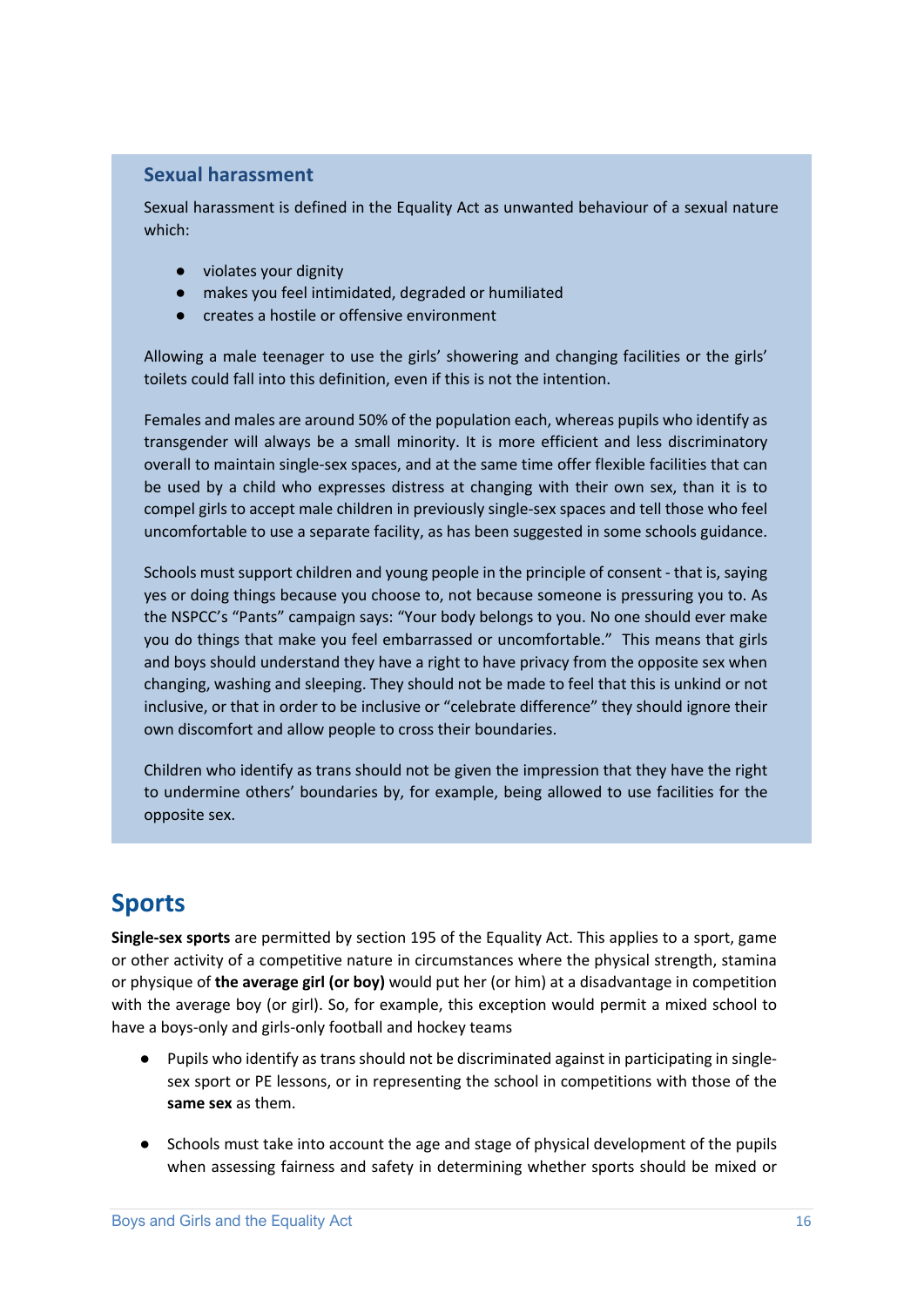single-sex. However, this is not required to be done on an individual basis. As the case of Homer vs. West Yorkshire police highlights, the objective justification for a rule related to age or sex is judged at the level of the rule itself, not each individual affected by it. For example, a boy who is a late developer and small for his age might be disadvantaged compared to his peers in U14s rugby, but this would not be a reason to allow him to play on the U13 team. Nor would it justify allowing him to play for the girls' team.

- It must be remembered that a male child who identifies as a "transgirl" is male. If it has been deemed legitimate that an activity is single-sex for the purpose of fair competition or the safety of competitors, there is no need for any further exemption to be used to justify excluding any particular male child from girls' sport.
- While Section 195 refers to sports competitions, girls-only sport sessions may also be justified on health and safety grounds (for example, a 16 year old male child playing contact rugby with girls, even in training, would be a safety risk). While children may train in mixed-sex groups in athletics, it would be legitimate to have separate girls' and boys' events even in training, since otherwise girls are likely to be discouraged and demotivated by boys' greater speed and strength. Positive action, as set out in section 158 of the Equality Act 2010, also allows for provision of specific sports programmes for one sex only if the school reasonably thinks that there is disadvantage, different needs, or low levels of participation by one group. Thus, for example, if the school has mixed football training that tends to be dominated by boys, it would be legitimate to also have a girls-only football training session.

#### **Sports – rules for safety and fairness cannot be overruled on a case-by-case basis**

Applying a case-by-case approach to including males in girls' sports is unfair, both on the girls and on the male child involved. Allowing a male child to play on a girls' team at a young age is not a sustainable strategy, as over time the child will diverge from female competitors.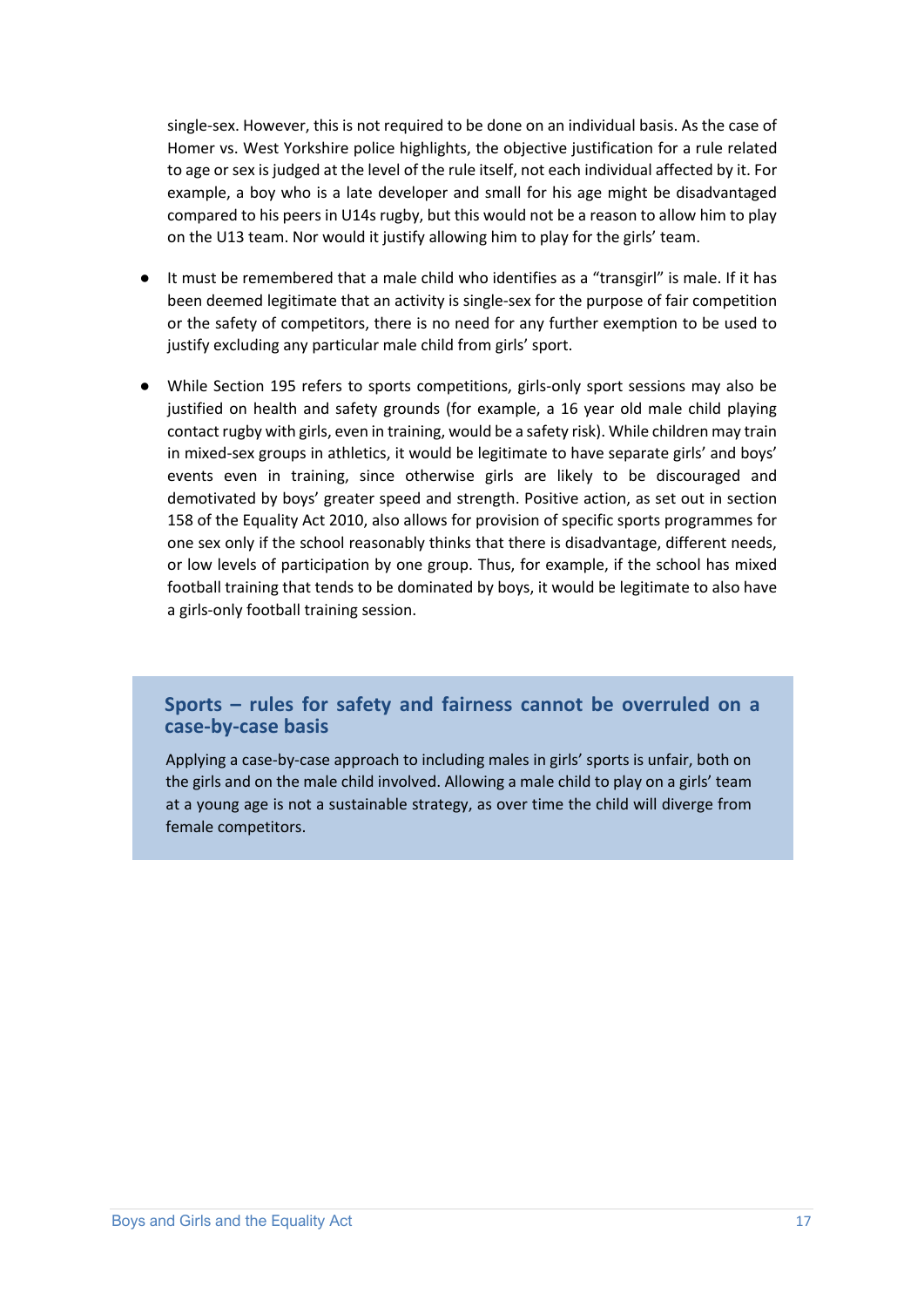# **5 Inclusion**

**Schools should ensure that pupils with gender dysphoria or who identify as trans can participate fully in school life.** Schools can maintain clear boundaries about single-sex facilities while including children with gender dysphoria or who identify as trans in education.

- All young people should be allowed to express how they identify in conversation, and schools should be aware of and take action to address any bullying of children for gender nonconformity. However, schools cannot impose the use of "preferred pronouns" on teachers or other children, as this undermines their rights of freedom of thought and expression.<sup>30</sup> All schools should make clear that gender non-conforming pupils, including those who identify as trans or non-binary, are welcome in the single-sex facilities and sports of their own sex. There should be no bullying. If a gender non-conforming child feels unsafe in the appropriate toilet, changing room, dormitory or tent for their sex, this is a problem that the school must tackle. Allowing a male child to change or compete in sports with females to avoid homophobic or transphobic bullying by other boys is not acceptable.
- If a school only provides separate-sex communal facilities, it should be aware that this could amount to indirect discrimination against a pupil who suffers from gender dysphoria. Providing alternative individual facilities where possible would be an appropriate alternative for the child who is distressed at changing with children of their own sex.
- Accessible toilets and changing facilities in schools can be used as gender-neutral facilities (and gender dysphoria can be a disability), but schools should ensure that there is enough capacity overall and that there are no negative consequences for other pupils needing these facilities.
- Schools can reduce situations where children's sex is emphasised, for example, girl-boy seating, a tradition of calling young people Ms Smith and Master Brown, or of having certain roles for girls and boys at school events, or of indicating a child's sex by the colour of the label on their drawer, or on an exam schedule. These examples of explicitly highlighting sex, or dividing children by sex, are unnecessary and may cause distress to children with gender dysphoria - as well as being potentially discriminatory on grounds of sex in their own right.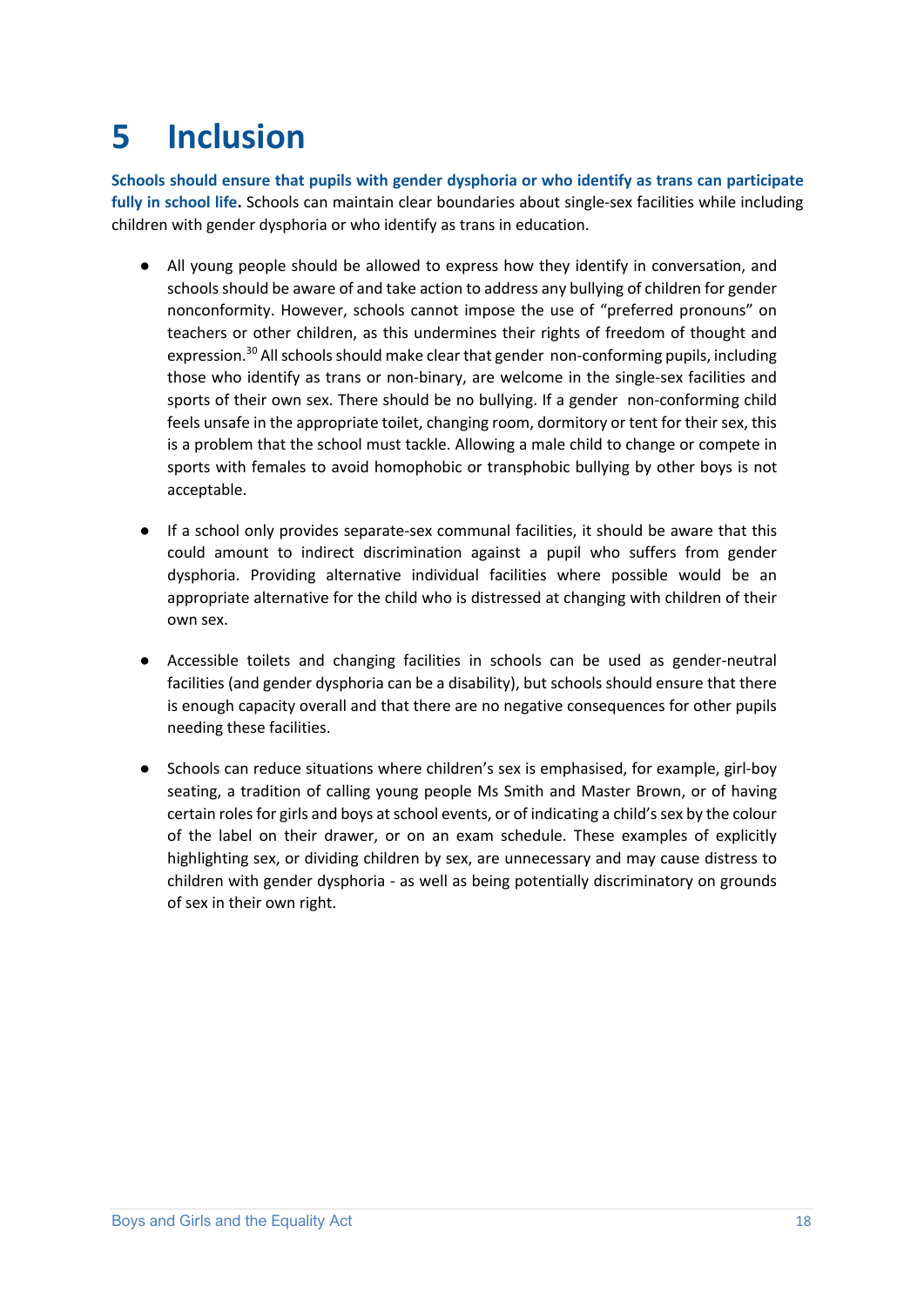# **Supporting good relations**

Governing bodies, head teachers, special educational needs co-ordinators and staff at all maintained primary and secondary schools, including academies, free schools, and Pupil Referral Units (PRUs) are required to support good relations between people with different protected characteristics, as part of the Public Sector Equality Duty. Under their general equality duty, public bodies are required to have "due regard" when making decisions and developing policies to the need to:

- 1. Eliminate discrimination, harassment, victimisation and other conduct that is prohibited by the Equality Act 2010.
- 2. Advance equality of opportunity between people who share a protected characteristic and people who do not share it.
- 3. Foster good relations across all protected characteristics between people who share a protected characteristic and people who do not share it.

Guidance from the Department for Education is that: "Pupils should leave school with a proper understanding of the importance of equality and respecting and understanding differences. This includes differences in religion, belief, or sexual orientation."31

Recent guidance from the Department of Education in relation to sex and relationship education states:

#### **Ensuring RSE content is appropriate**

We are aware that topics involving gender and biological sex can be complex and sensitive matters to navigate. You should not reinforce harmful stereotypes, for instance by suggesting that children might be a different gender based on their personality and interests or the clothes they prefer to wear.

Resources used in teaching about this topic must always be age-appropriate and evidence based. Materials which suggest that non-conformity to gender stereotypes should be seen as synonymous with having a different gender identity should not be used and you should not work with external agencies or organisations that produce such material.

While teachers should not suggest to a child that their non-compliance with gender stereotypes means that either their personality or their body is wrong and in need of changing, teachers should always seek to treat individual students with sympathy and support.

https://www.gov.uk/guidance/plan-your-relationships-sex-and-healthcurriculum#ensuring-content-is-appropriate

Following the decision in Bell v. Tavistock, schools and local education authorities will need to withdraw guidance that promotes the use of blockers and hormones for children under 18, or suggests they are a "pause button".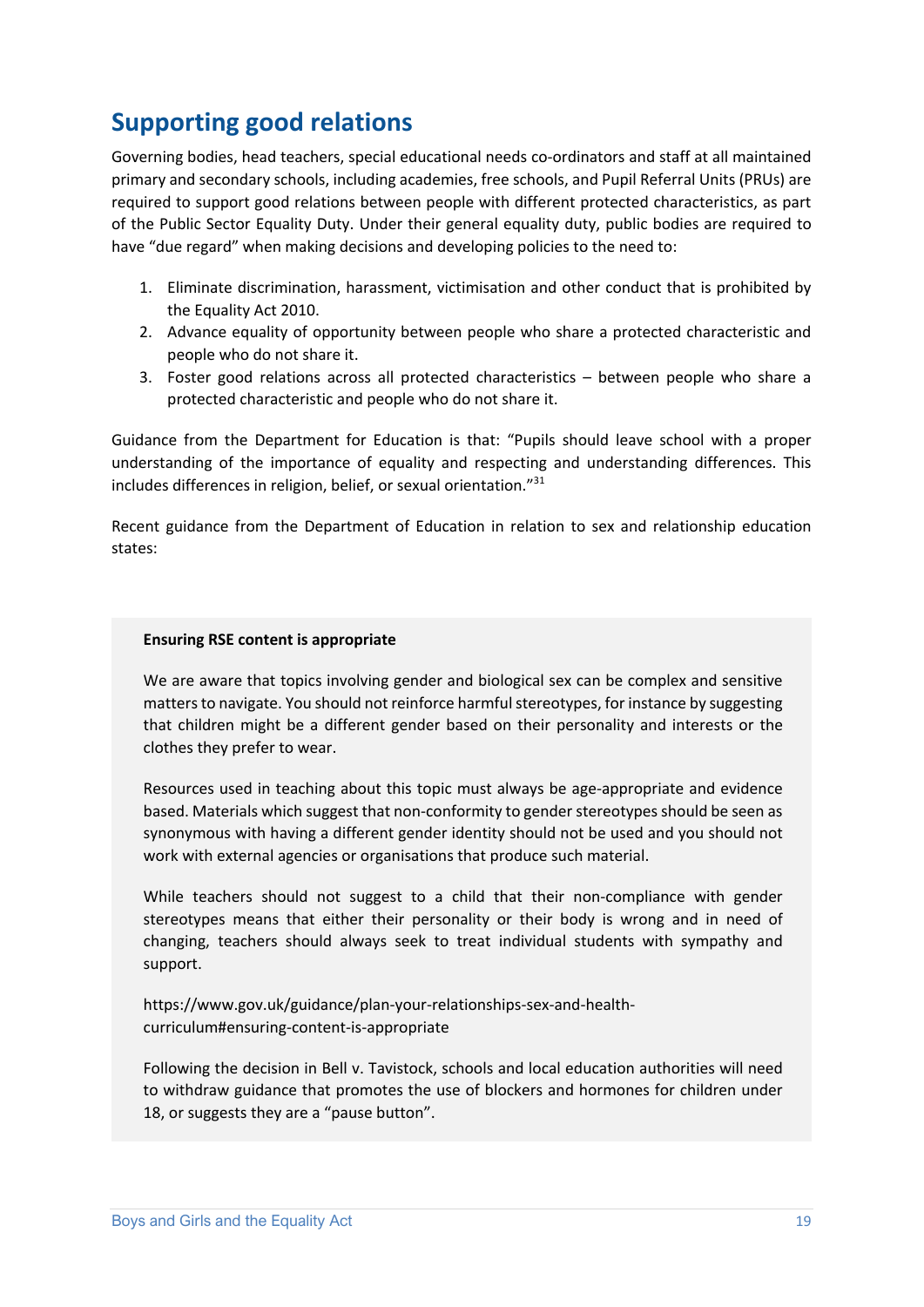Although some people believe that "transgirls are girls" and "transboys are boys", this is not a belief that is shared by everyone, and it is not reflected by the law or by material reality. In practice, "transgirls" are boys with particular needs, and "transboys" are girls with particular needs. The school curriculum and policies should not enforce particular beliefs about the idea of "gender identity".

A child with a parent or other relative who identifies as transgender or has transitioned should not face bullying, and schools should deal sensitively with parents. But a child (and indeed the nontransitioning parent) may have their own views about a parent's transition. A school should not enforce the view that "transwomen are women", since a child may continue to view their transitioning father as a man, or mother as a woman, and the child is entitled to their own perception and beliefs.

Gender dysphoria, (as well as other conditions such as autism) can lead to a person wanting to control their environment and other people. However, beliefs cannot be imposed on others, and schools have a responsibility not to discriminate in relation to children with any protected characteristic.

Schools should not take the step of expecting pupils collectively to decide on measures that might reduce their bodily privacy or increase their risk of exposure to sexual harassment, for example through student forums and consultation. Girls in particular may feel that there is a taboo against stating clearly that a "transgirl" is male, and that allowing male people into girls' single-sex spaces makes them uncomfortable. Calls for "inclusion" or against "bigotry" should not be used to pressure children to accept sharing changing rooms with members of the opposite sex. It should be remembered that each cohort of girls will include girls with religious beliefs, girls who have been victims of sexual abuse, and girls who are simply uncomfortable changing or showering with malebodied people, and that as children get older it will become less and less appropriate to share such spaces. It should be made clear to children who identify as transgender, and to their families, that this is not an individual negotiation.

It is not fair to set expectations that a pre-pubescent male child who identifies as a girl should be able to use female facilities, since this solution will not be appropriate as they and their peers develop through puberty. It would be better for all to find practical solutions that respect every child's bodily privacy from the outset and enable flexibility for a child whose gender dysphoria may resolve.

It should be made clear to a child who identifies as transgender, and to their family, that distinguishing between their sex and feelings of gender identity and allowing people of the opposite sex to be able to maintain boundaries and bodily privacy, are not challenges to their humanity or their existence. This supports good relations between people with different protected characteristics, and the teaching of relationship and sex education, and consent.

**It should be made clear to all in the school community that everyone is welcome and included, but it is not "transphobic" to recognise that everyone has a sex. This is crucial for equality, safeguarding, sex and relationship education, and good relations.**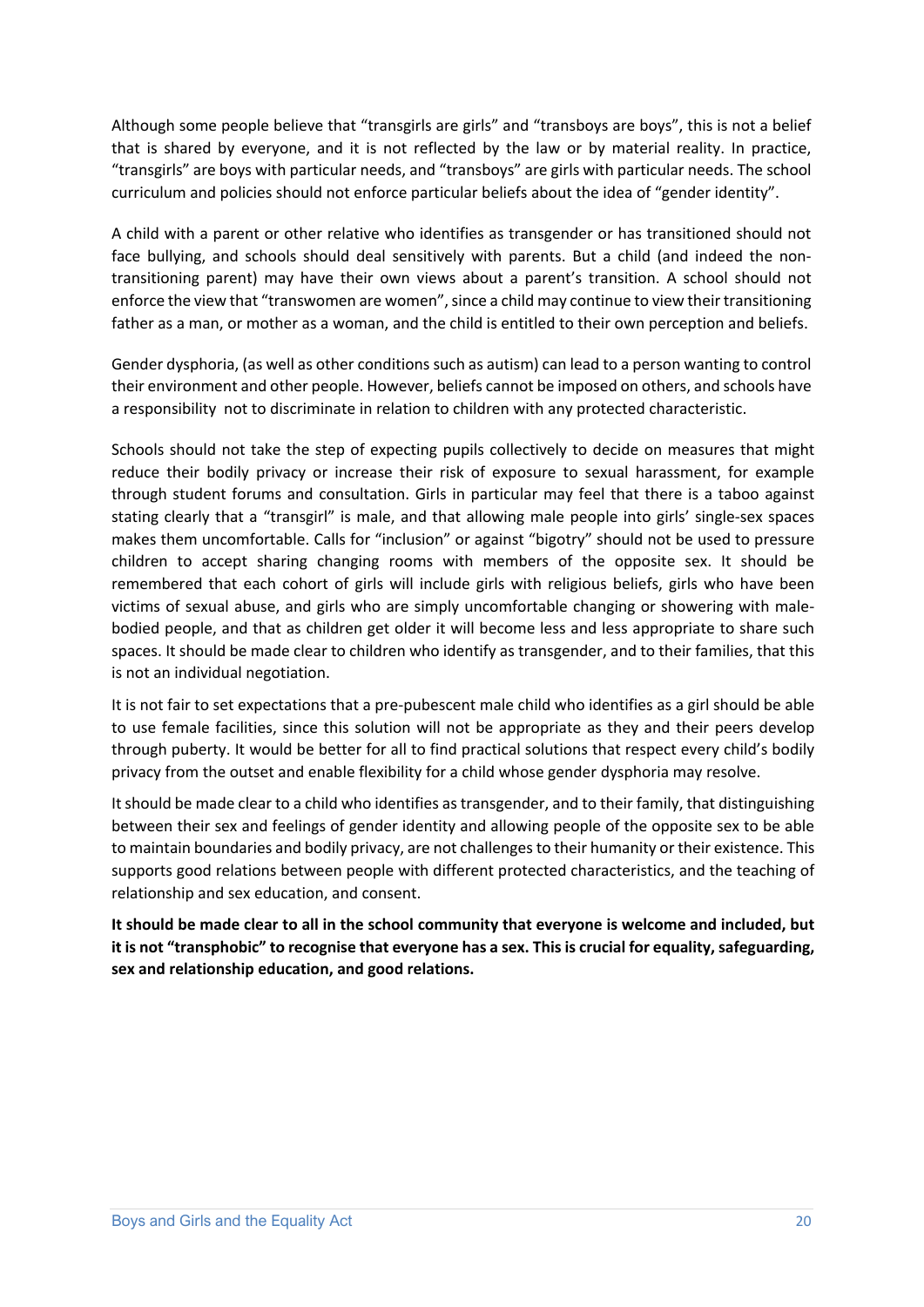# **Annex: Model policy for a school**

#### **Purpose of this policy**

- 1. The purpose of this policy is to set a framework for how [school] will support students in relation to gender-identity issues.
- 2. This policy forms part of our overall Equal Opportunities Policy in relation to students, and supports staff in meeting the requirements of the Equality Act 2010 (in relation to the protected characteristics of sex and "gender reassignment" in particular). It is also aligned with our Safeguarding Policy and responsibilities, and our Anti-Bullying Policies.

#### **Scope of the policy**

- 3. The policy applies to all pupils in relation to admissions, teaching and learning, pastoral provision, scholarships and awards, health and safety, personal conduct, and complaints and disciplinary procedures.
- 4. The policy clarifies the ways in which school rules, provisions, criteria and practices address the need to ensure that pupils who are gender non-conforming or gender questioning, or who identify as transgender or non-binary, are not treated less favourably than other pupils.

#### **Guiding principles**

- 5. The school values all its students and staff and aims to create an inclusive culture, workplace and learning environment that protects everyone from unjust or unfair treatment based on age, sex, race, disability, religion and belief, pregnancy and maternity, sexual orientation, gender reassignment or marriage and civil partnership.
- 6. The school seeks to establish and maintain an environment where children feel secure, are encouraged to talk and are listened to when they have a worry or concern.
- 7. The school aims to respond to children with complex needs or are going through a difficult period in their life, and to support their health, wellbeing and educational attainment.
- 8. The school aims to treat all pupils with dignity and respect.
- 9. The school does not support stereotypes about the appearance, behaviour or interests expected of girls and boys, or women and men.
- 10. Every child should be free to express their identity, but expressing an alternative gender identity or proposing to transition does not change a child's sex.

#### **Protection against harassment and bullying**

- 11. Bullying is defined as behaviour by an individual or group usually repeated over time, that intentionally hurts another individual or group either physically or emotionally
- 12. Bullying includes name-calling, taunting, mocking and making offensive comments, offensive graffiti, excluding people from groups, gossiping and spreading hurtful or untrue rumours, kicking, hitting, pushing, taking belongings and cyber-bullying.
- 13. All pupils, staff and parents shall be encouraged to value and respect others. Incidents of bullying and harassment will not be tolerated, including those based on sex, sexual orientation, gender nonconformity amd beliefs about gender.
- 14. The school works hard to ensure that all students know the difference between bullying, "falling out" and disagreeing.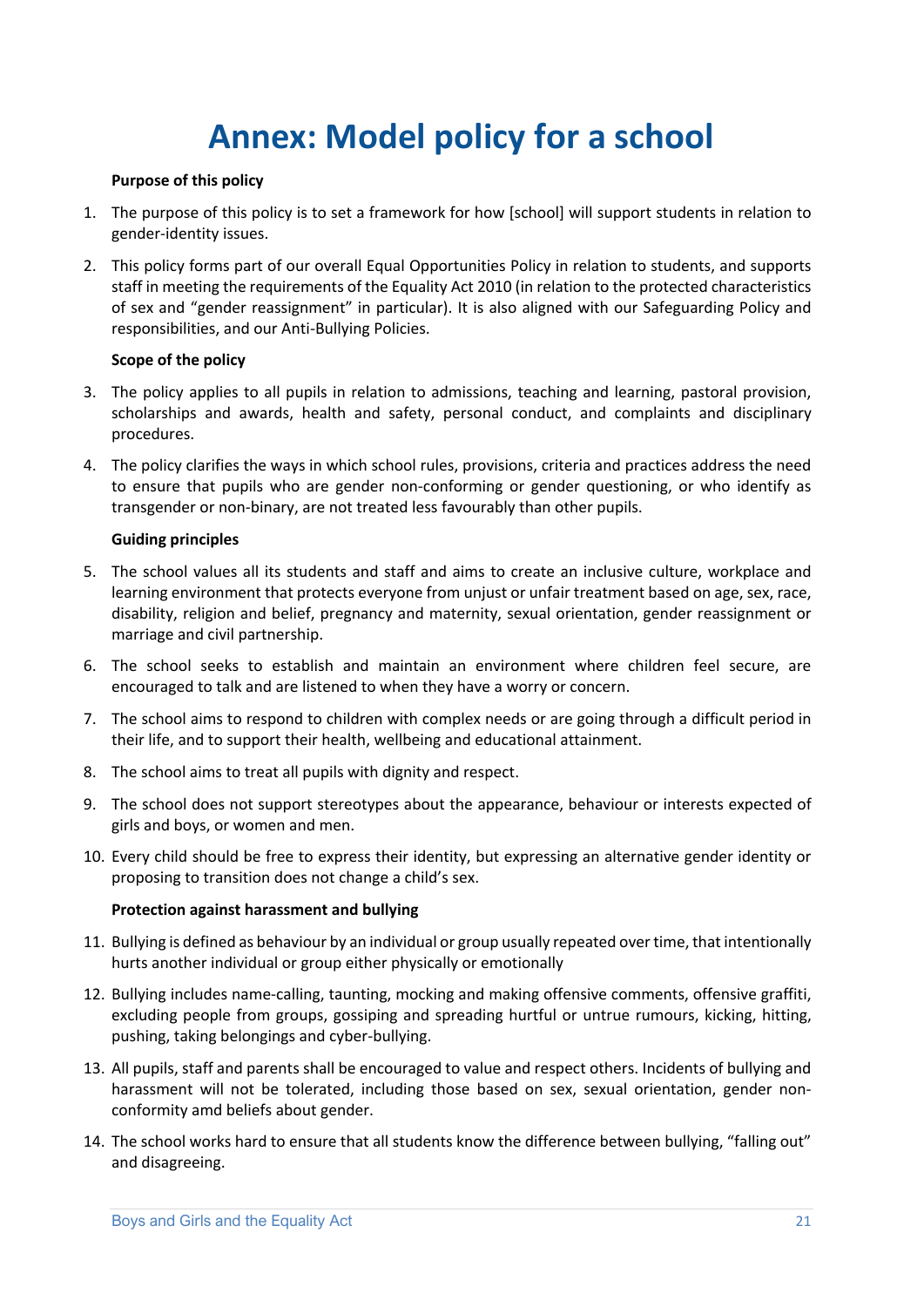15. Excluding children from facilities for the opposite sex is not bullying. Expectations will be stated clearly and respectfully by the school. Individual children will not be permitted to negotiate access to facilities for the opposite sex.

#### **Confidentiality**

- 16. The school is not able to admit a child on the condition that their sex must be kept confidential from other students and staff, or that staff will lie about their sex. We believe that keeping secrets about sex is inappropriate and makes the children themselves vulnerable, and prevents the school from fulfilling its duty of care to all pupils.
- 17. Records about health and welfare are kept separate from pupils' academic files in a secure place and marked "Strictly Confidential".
- 18. The school will respect the confidentiality of all students and will not reveal sensitive personal information without the prior agreement of the individual, except to protect their vital interests, in line with our safeguarding policy.

#### **Pastoral care**

- 19. Students who have any concerns about their own wellbeing or the wellbeing of another student should feel free to approach their form tutor or head of year, whether that concern is to do with academic studies, health, relationships with other students, issues at home or any other matter.
- 20. Parents are welcome to contact the school at any time to discuss their child's welfare and progress or relevant medical or social issues. Such enquiries should be directed, in the first instance, to the child's Head of Year. Appointments can also be made with other members of the Leadership Group, including the Head teacher.

#### **Safeguarding**

- 21. A child disclosing gender-identity issues must not fall outside of normal safeguarding practice, as outlined in our Safeguarding Policy, including the commitment to work in partnership with parents.
- 22. Staff should be aware that children experiencing gender-identity issues may also raise safeguarding concerns, such as significant changes in behaviour, performance or attitude, mental-health issues, self-harm, self-medication, emotional or sexual experiences in which they may have been significantly harmed, or relationships that put them in danger.
- 23. If any member of staff is concerned about a child, he or she must inform the Designated Senior Person and record information regarding the concerns on the same day.
- 24. If a child confides in a member of staff or volunteer and requests that the information is kept secret, it is important that the member of staff/volunteer tell the child in a manner appropriate to the child's age and stage of development that they cannot promise complete confidentiality. Instead, they must explain that they may need to pass information to other professionals to help keep the child or other children safe.
- 25. Any proposed action in relation to child-welfare concerns should be undertaken with prior discussion with the parents, unless to do so would place the child at risk of harm.

#### **Uniform**

- 26. All items of school uniform and dress code apply equally to children of either sex. Any item that can be worn by a boy can also be worn by a girl, and vice versa.
- 27. Clothing requirements are based on sex only where this is needed for health, safety and dignity, such as athletic protectors for boys and appropriate coverage of swimwear for girls.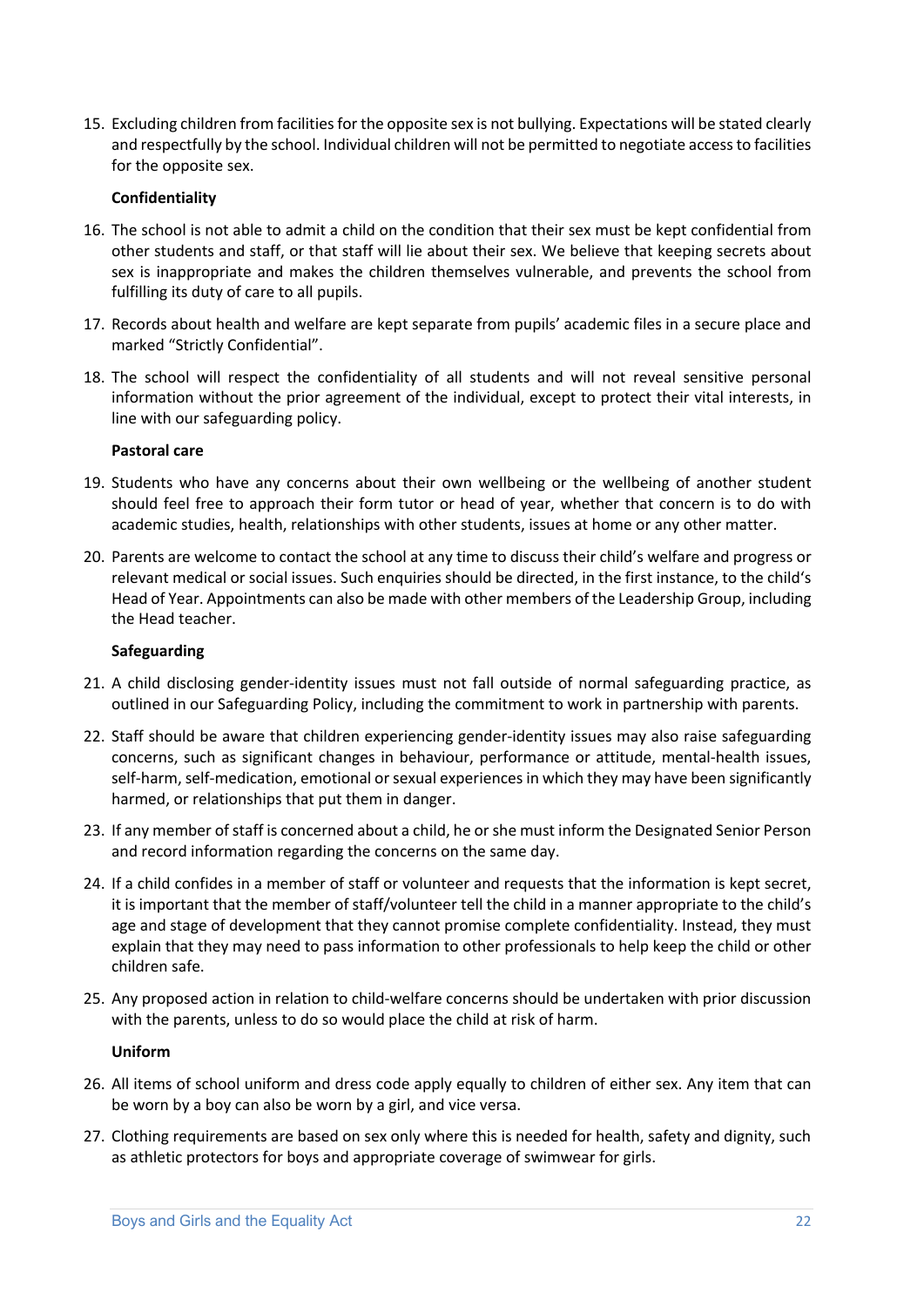#### **Names and pronouns**

- 28. Children may ask to be called by a different forename than that in their official records (for example a familiar or shorter version, a middle name or a complete change of first name, including a name associated with the opposite sex).
- 29. Pupils who want to change the name they go by in daily use can do so by filling in a form available at student services, and this will be added to the register alongside their legal name. A confirmation will be sent to their parents.
- 30. If a child's name is legally changed by deed poll, parents should bring this information to the school office and records will be updated.
- 31. If a child is taking external examinations, there is the option of having the male/female flag removed from qualifications systems by exam boards. Please contact the school office at least three months before the exam to enable this request to be granted.
- 32. Pronouns are words that other people use to refer to a person (generally he/him or she/her). Pupils may request that teachers and peers use "preferred pronouns" for them, but they cannot compel this, nor will the school agree to use different pronouns when talking about a child to their parents.

#### **Sports**

- 33. Not all sporting activities at school are segregated by sex, but where they are this is for safety and fairness, particularly of female participants, or for "positive action" (such as encouraging girls to take up football).
- 34. In considering whether a sport, game or other activity should be offered separately to girls and boys, we take into account the age and stage of development of the year group, not of each individual.
- 35. Where sports are organised separately for girls and boys, this is by sex, not gender identity
- 36. All pupils are welcome to play in mixed sports and in sports with others of the same sex.

#### **Trips away**

- 37. Trips away are an important enrichment of school life. We plan them with full risk assessment and seek to make them accessible to all.
- 38. Children and parents with any concerns or anxiety about trips away should contact the organiser in advance to discuss particular needs.
- 39. Sleeping arrangements are organised by sex, not gender identity.

#### **Toilets and changing rooms**

- 40. Single-sex facilities are the simplest way of providing privacy for girls and boys over the age of 8.
- 41. Our toilets and changing rooms are segregated by sex, not gender identity.
- 42. All pupils are welcome to use the single-sex facilities that correspond with their sex.
- 43. We recognise that some children will not feel comfortable in single-sex facilities and will endeavour to provide alternatives for children who would feel more comfortable with greater privacy (i.e. singleoccupancy unisex facilities).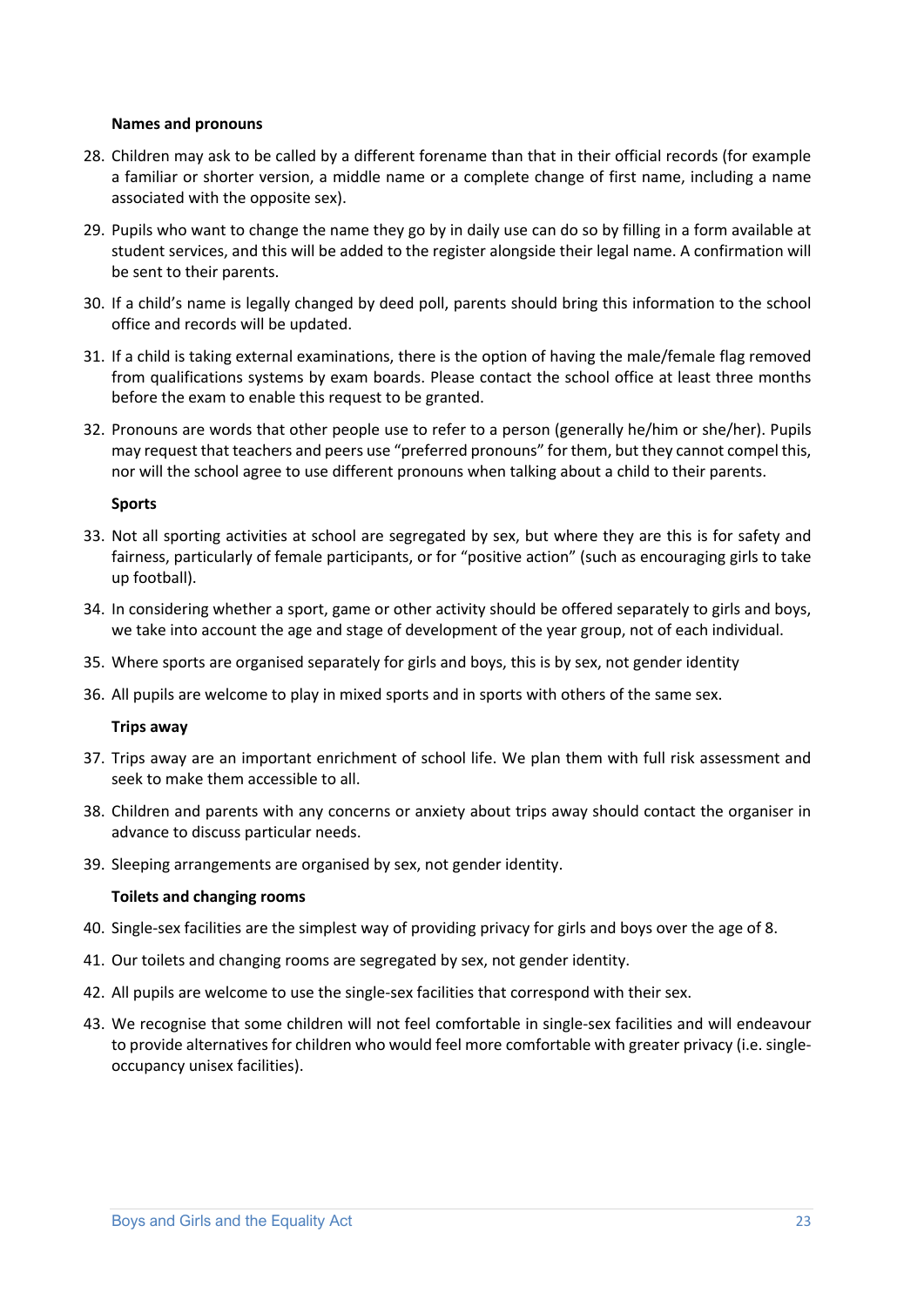# **Further resources**

# **Official guidance**

**EHRC: Technical Guidance for Schools in England** www.equalityhumanrights.com/sites/default/files/ technical guidance for schools england.pdf

**EHRC: What equality law means for you as an education provider: schools**  https://www.equalityhumanrights.com/en/publication-download/what-equality-lawmeans-you-education-provider-schools

**DFE: The Equality Act 2010 and schools** www.gov.uk/government/publications/equalityact-2010-advice-for-schools

**DFE: Gender separation in mixed schools** https://assets.publishing.service.gov.uk/government/uploads/system/uploads/ attachment data/file/719398/Gender-separation-guidance.pdf

**DFE: Plan your relationships, sex and health curriculum**

https://www.gov.uk/guidance/plan-your-relationships-sex-and-health-curriculum

### **Other resources**

#### **Transgender Trend: Supporting gender-diverse and trans identified children in school**

https://www.transgendertrend.com/product/school-resource-pack-3rd-edition-digitaldownload/

**Transgender Trend: Transgender Schools Guidance Safeguarding Concerns**

https://www.transgendertrend.com/product/safeguarding-concerns/

#### **Safe Schools Alliance Fact sheets**

https://safeschoolsallianceuk.net/resources-2/factsheets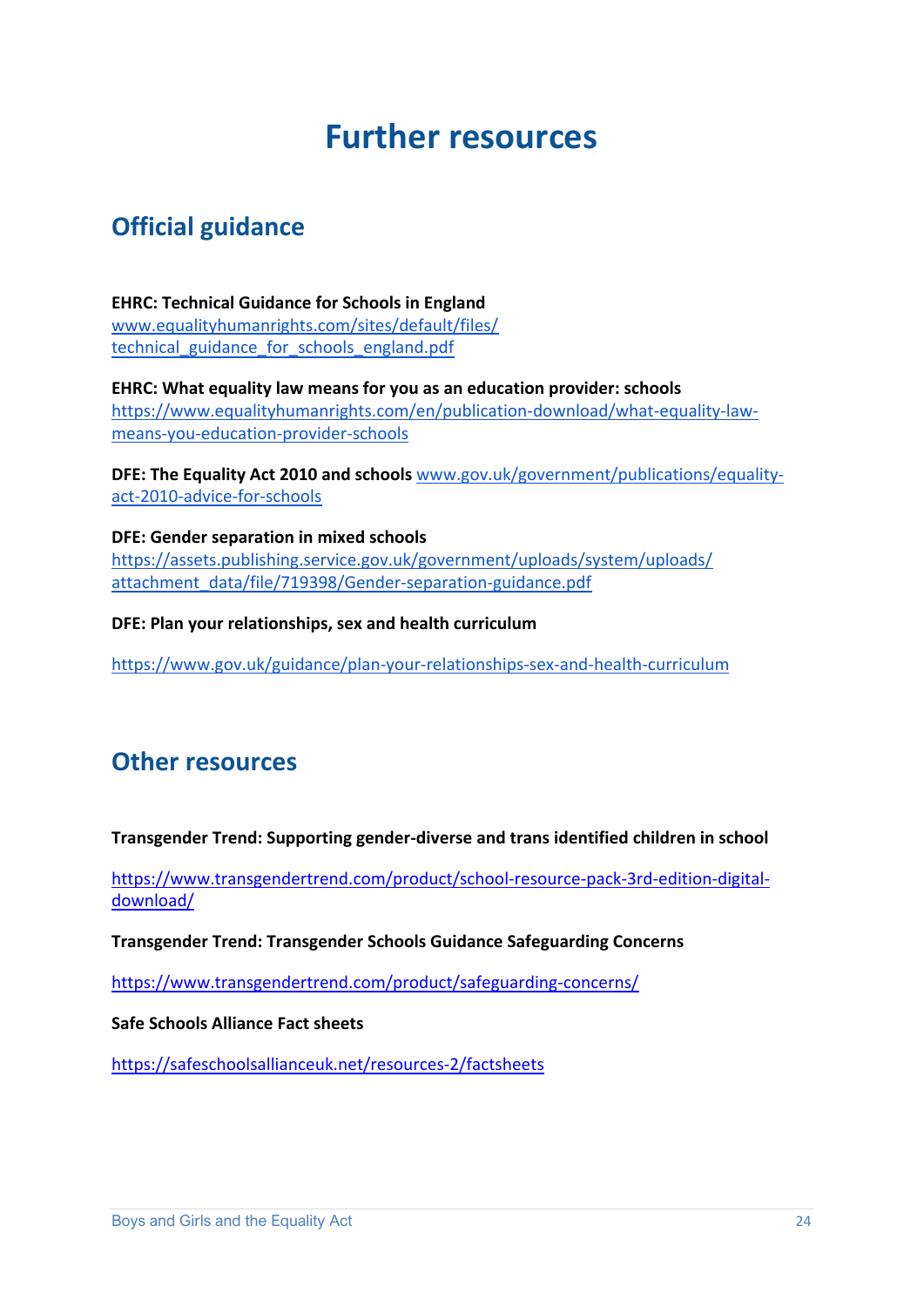## **Endnotes**

https://assets.publishing.service.gov.uk/government/uploads/system/uploads/attachment\_data/file/779401/ Working Together to Safeguard-Children.pdf

<sup>3</sup> DFE. 2014. The Equality Act 2010 and schools, Departmental advice for school leaders, school staff, governing bodies and local authorities.

https://assets.publishing.service.gov.uk/government/uploads/system/uploads/attachment\_data/file/315587/ Equality\_Act\_Advice\_Final.pdf

<sup>4</sup> DFE. 2018. Gender separation in mixed schools. https://assets.publishing.service.gov.uk/government/uploads/system/uploads/attachment\_data/file/719398/ Gender-separation-guidance.pdf

<sup>5</sup> EHRC. 2014. Technical Guidance for Schools in England https://www.equalityhumanrights.com/sites/default/files/technical\_guidance\_for\_schools\_england.pdf

 $6$  EHRC. 2014. What equality law means for you as an education provider: schools https://www.equalityhumanrights.com/en/publication-download/what-equality-law-means-you-educationprovider-schools

<sup>7</sup> The NHS Gender Identity Development Service doubled between 2014-15 and 2015-16; growth in referrals has slowed down more recently https://tavistockandportman.nhs.uk/about-us/news/stories/referrals-genderidentity-development-service-gids-level-2018-19/ The number of children changing their names by deed poll has seen a 30-fold increase https://www.thetimes.co.uk/edition/news/jo-or-joe-surge-in-trans-childrenchanging-names-5xftj66j6

<sup>8</sup> Littman, Lisa. 2018. Parent reports of adolescents and young adults perceived to show signs of a rapid onset of gender dysphoria. PLOS ONE 14(3): e0214157. https://doi.org/10.1371/journal.pone.0214157

<sup>9</sup> https://safeschoolsallianceuk.net/get-involved/write-to-your-local-education-authority/

<sup>10</sup> DFE (2020) Plan your relationships, sex and health curriculum

<sup>11</sup> Bell and Mrs A v Tavistock and Portman https://www.judiciary.uk/wp-content/uploads/2020/12/Bell-v-Tavistock-Judgment.pdf

 $12$  Department for Education. 2015. Working together to safeguard children: Statutory Guidance

https://www.gov.uk/government/publications/working-together-to-safeguard-children--2

<sup>13</sup> While adults can change their legally recorded sex via a gender recognition certificate, this is not available to children under 18.

<sup>14</sup> The surgical suite: Modern-day closet for today's teen lesbian

https://4thwavenow.com/2016/01/25/the-surgical-suite-modern-day-closet-for-todays-teen-lesbian/

<sup>15</sup> Biggs, M. 2019. The Tavistock's Experiment with Puberty Blockers, Department of Sociology and St Cross College, University of Oxford. http://users.ox.ac.uk/~sfos0060/Biggs\_ExperimentPubertyBlockers.pdf

<sup>16</sup> Gender Recognition Act 2004 https://www.legislation.gov.uk/ukpga/2004/7/contents

<sup>17</sup> https://www.equalityhumanrights.com/en/our-work/news/our-statement-sex-and-gender-reassignmentlegal-protections-and-language

 $1$  DFE. 2019. Keeping children safe in education, Statutory guidance for schools and colleges https://assets.publishing.service.gov.uk/government/uploads/system/uploads/attachment\_data/file/835733/ Keeping children safe in education 2019.pdf

 $<sup>2</sup>$  HM Government (2018) Working Together to Safeguard Children, A guide to inter-agency working to</sup> safeguard and promote the welfare of children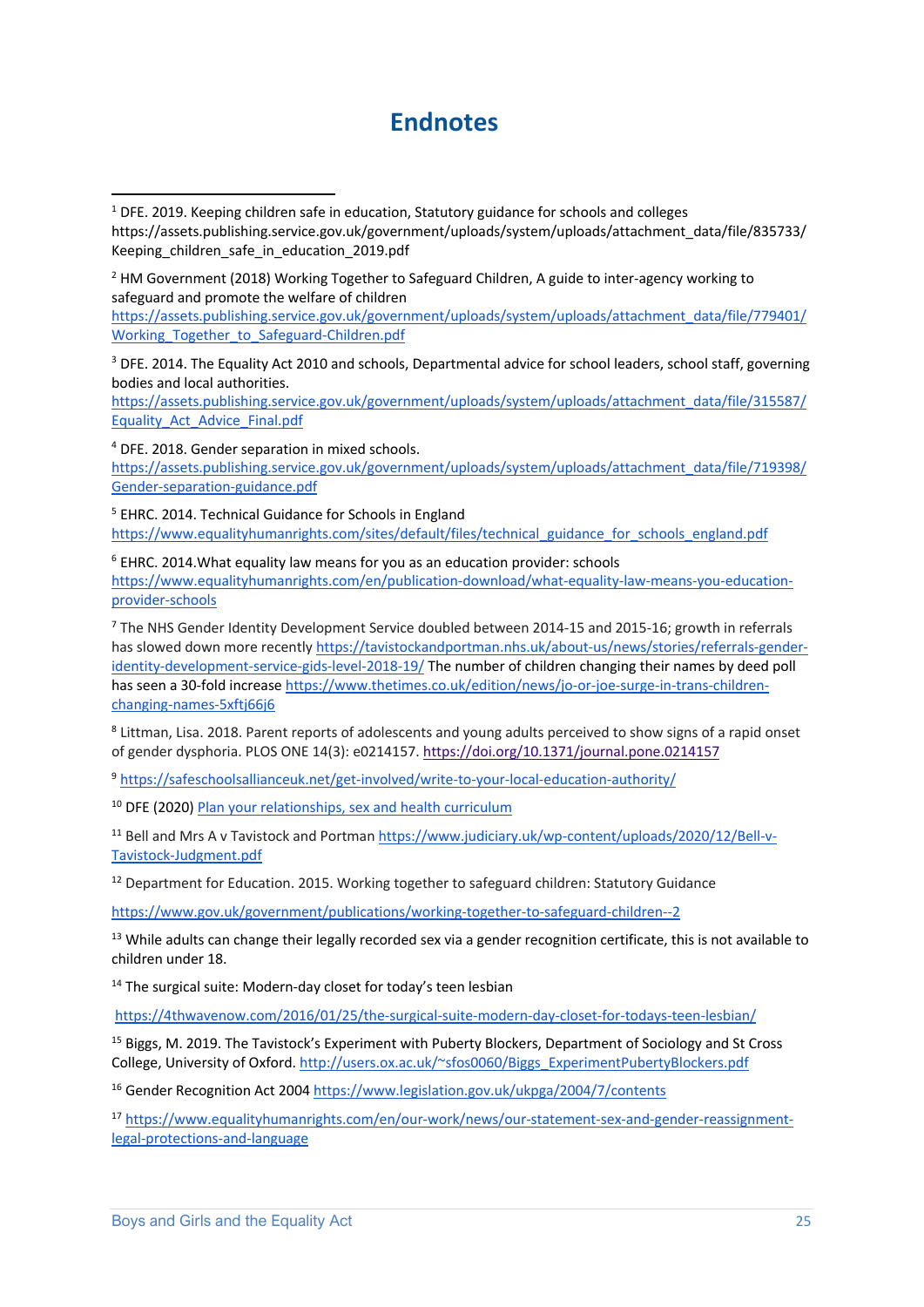$18$  DFE . 2018. Gender separation in mixed schools Non-statutory guidance June 2018 https://assets.publishing.service.gov.uk/government/uploads/system/uploads/attachment\_data/file/719398/ Gender-separation-guidance.pdf

<sup>19</sup> For example, Keeping Children Safe in Education states that: "At all times, the school or college should be actively considering the risks posed to all their pupils and students and putting adequate measures in place to protect them and keep them safe."

<sup>20</sup> For example, as the NSPCC says, keeping secrets and isolating children puts them at risk of grooming: "Groomers might also try and isolate children from their friends and family, making them feel dependent on them and giving the groomer power and control over them. They might use blackmail to make a child feel guilt and shame or introduce the idea of 'secrets' to control, frighten and intimidate. "https://www.nspcc.org.uk/what-is-child-abuse/types-of-abuse/grooming/

<sup>21</sup> DFE, 2013. School uniform: guidance for schools. https://www.gov.uk/government/publications/schooluniform

<sup>22</sup> Equality Act 2010, Schedule 22 Paragraph 1.

<sup>23</sup> Equality Act 2010. Schedule 3 Paragraph 27 (6)

<sup>24</sup> EHRC. 2014. Technical Guidance

<sup>25</sup> Single-sex schools are allowed to admit children of the opposite sex exceptionally, but this does not mean they have to admit children of the opposite sex. For example, as the DFE guidance states: "Even if the daughters of certain staff members at the boys' school are allowed to attend, you are still regarded as a single sex school and are not discriminating unlawfully against girls by not admitting any girls other than daughters of staff." DFE (2014), What equality law means for you as an education provider: schools.

https://www.equalityhumanrights.com/sites/default/files/what\_equality\_law\_means\_for\_you\_as\_an\_educati on provider schools.pdf

<sup>26</sup> GDST. 2016. Gender Identity Policy. https://newcastlehigh.gdst.net/wp-content/uploads/2014/08/2016-10-GDST-Gender-Identity-Policy-2.pdf

<sup>27</sup> DFE. 2015. Advice on standards for school premises for local authorities, proprietors, school leaders, school staff and governing bodies

https://assets.publishing.service.gov.uk/government/uploads/system/uploads/attachment\_data/file/410294/ Advice\_on\_standards\_for\_school\_premises.pdf

<sup>28</sup> EHRC. 2014. Technical Guidance

<sup>29</sup> NSPCC. 2108. Safe Use of Changing Facilities. https://thecpsu.org.uk/media/445544/safe-use-of-changingfacilities-lg-sept-2018.pdf

<sup>30</sup> Article 9 of the European Charter of Human Rights (ECHR), to which the UK is a signatory, gives individuals the right to freedom of thought and to manifest their protected beliefs. Article 10 of the ECHR gives the right to freedom of expression, which also involves the right not to say what you do not believe. Lee vs Asher. 2018 USC https://www.supremecourt.uk/cases/uksc-2017-0020.html

<sup>31</sup> DFE. 2020. Plan your relationships, sex and health curriculum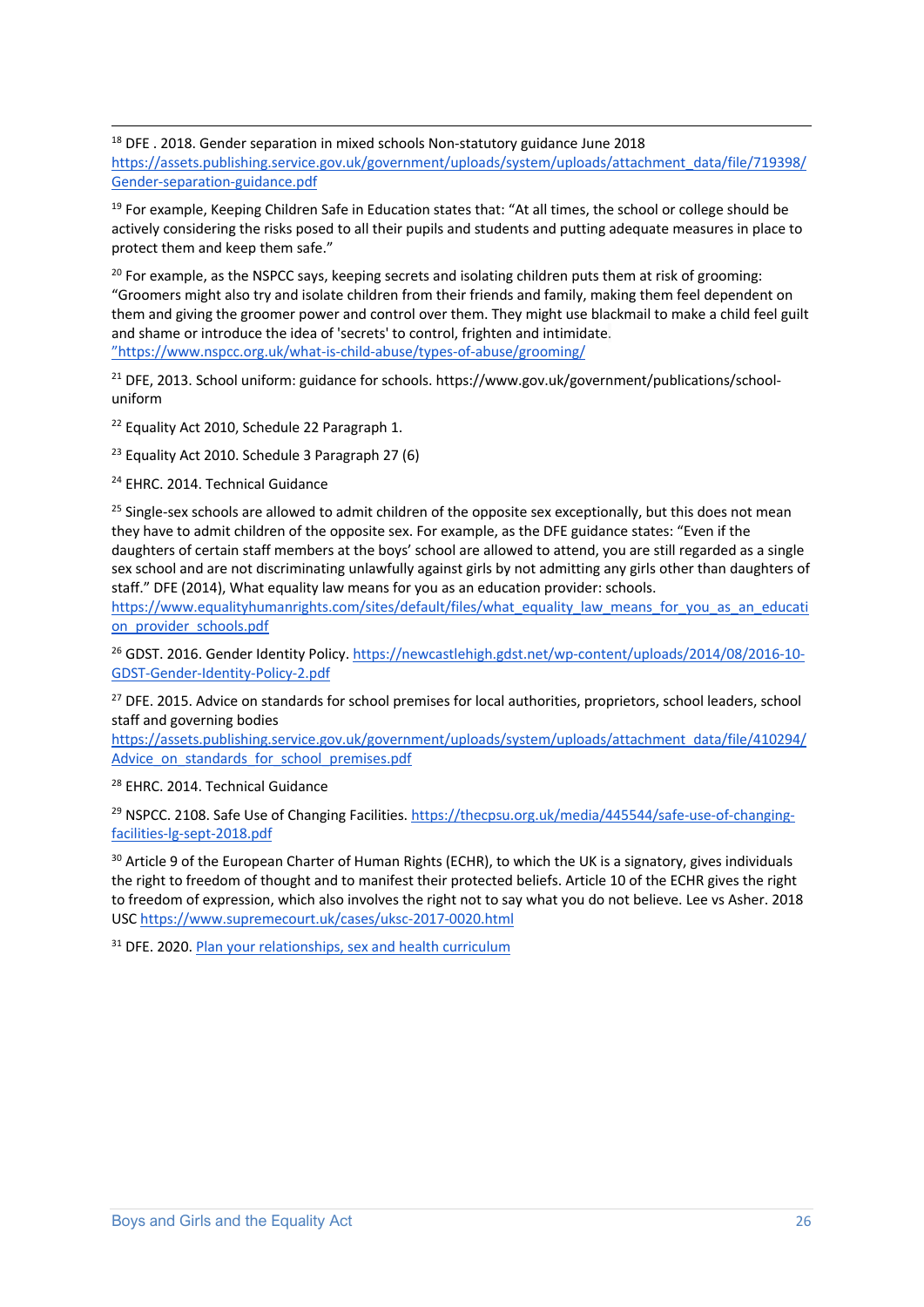### **ABOUT THE ORGANISATIONS**

**Sex Matters** is a UK based not-for-profit organisation. We have a singular mission: to reestablish that sex matters in rules, laws, policies, language and culture in order to protect everybody's human rights.

Sex Matters was founded by solicitor Rebecca Bull, barrister Naomi Cunningham, policy researcher Maya Forstater, and development biologist Dr Emma Hilton. We campaign, advocate and produce resources to promote clarity about sex in law, policy and institutions. Our priorities are to:

- **Establish clarity about the law**  Sex is a protected characteristic, and the Equality Act 2010 protects single-sex services. Clear guidance for organisations is needed.
- **Support people to speak up** It should not take courage to say that sex is real, binary, immutable and important – but right now it does.
- **Empower organisations** We work to empower organisations to adopt sound, fair and transparent policies that reflect material reality and protect everybody's human rights.

Contact us at info@sex-matter.org. Our briefings and resources can be downloaded from www.sexmatters.org.

**Transgender Trend** is the leading UK organisation calling for an evidence-based approach to the treatment of gender dysphoria in children and young people and for factual teaching about sex and biology in schools. We are also concerned about legislation which places transgender rights above the right to safety for girls and young women in public toilets and changing rooms along with fairness for girls in sport.

Our team includes teachers and safeguarding professionals, academics and parents. Founder and Director Stephanie Davies-Arai was shortlisted for the John Maddox Prize 2018 for the schools guide Supporting gender diverse and trans-identified students in schools. Stephanie's reputation and work in these fields was acknowledged when she was granted permission to intervene in the ground breaking judicial review Bell v Tavistock in October 2020.

Our website www.transgendertrend.com is consulted worldwide by governments, universities and other professional bodies. Our resources for schools are consistent with equality law and best practice for helping to support trans identified and gender non-conforming young people in schools. Contact us at info@trangendertrend.com.

*Neither organisation has any religious or political affiliation. The production of this guide was selffunded through pro-bono expert contributions and individual donations.*